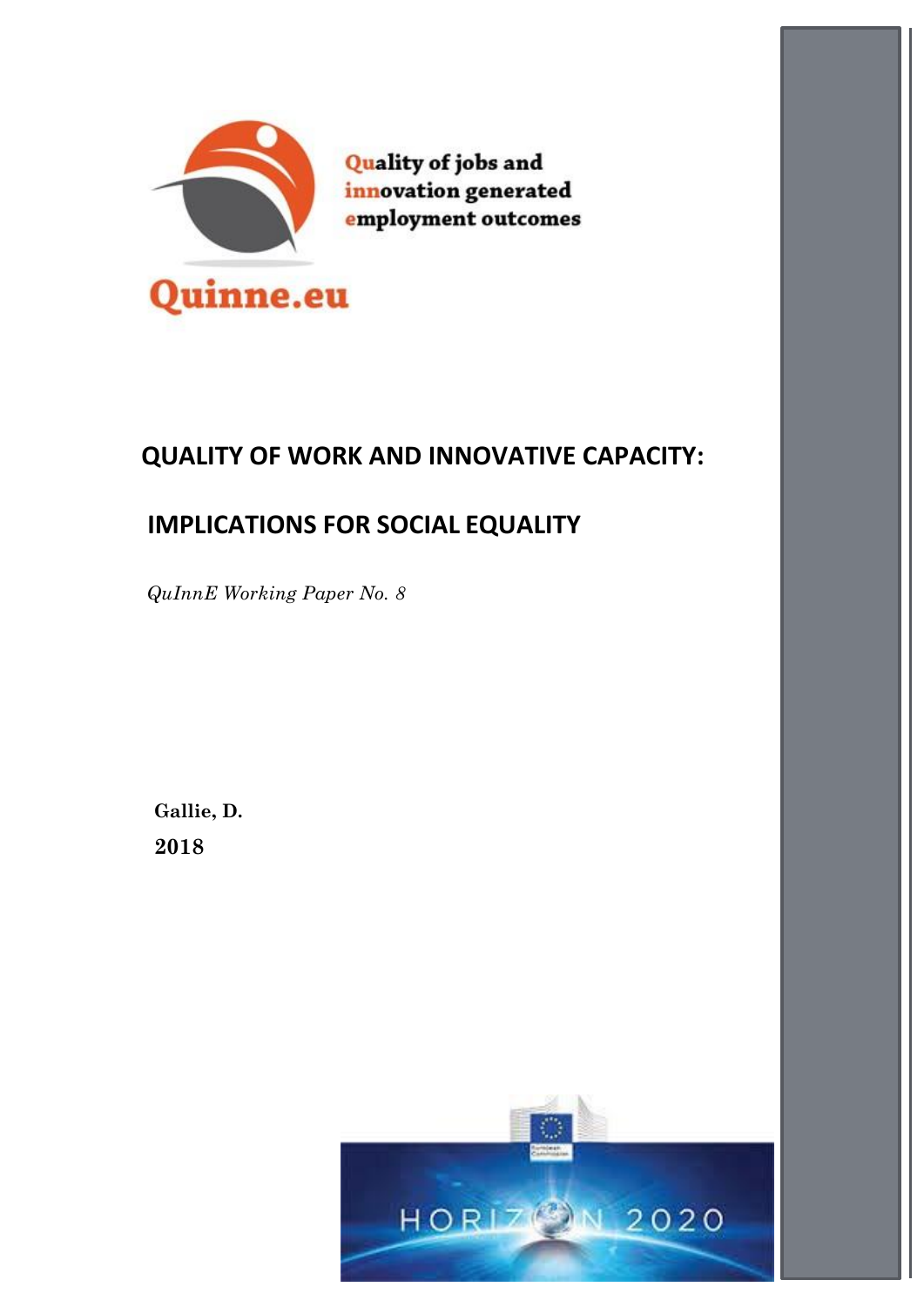QuInnE - *Quality of jobs and Innovation generated Employment outcomes* -is an interdisciplinary project investigating how job quality and innovation mutually impact each other, and the effects this has on job creation and the quality of these job.

The project will run from April 2015 through July 2018. The QuInnE project is financed by the European Commission's Horizon 2020 Programme 'EURO-2-2014 -The European growth agenda', project reference number: 649497.

Quinne project brings together a multidisciplinary team of experts from nine partner institutions across seven European countries.

Project partners:

*CEPREMAP (Centre Pour la Recherche Economique et ses Applications), France Institute of Sociology of the Hungarian Academy of Sciences, Hungary Lund University, Sweden Malmö University, Sweden University of Amsterdam, The Netherlands University of Duisburg-Essen, Germany University Rotterdam, The Netherlands University of Salamanca, Spain University of Warwick, United Kingdom of Great Britain*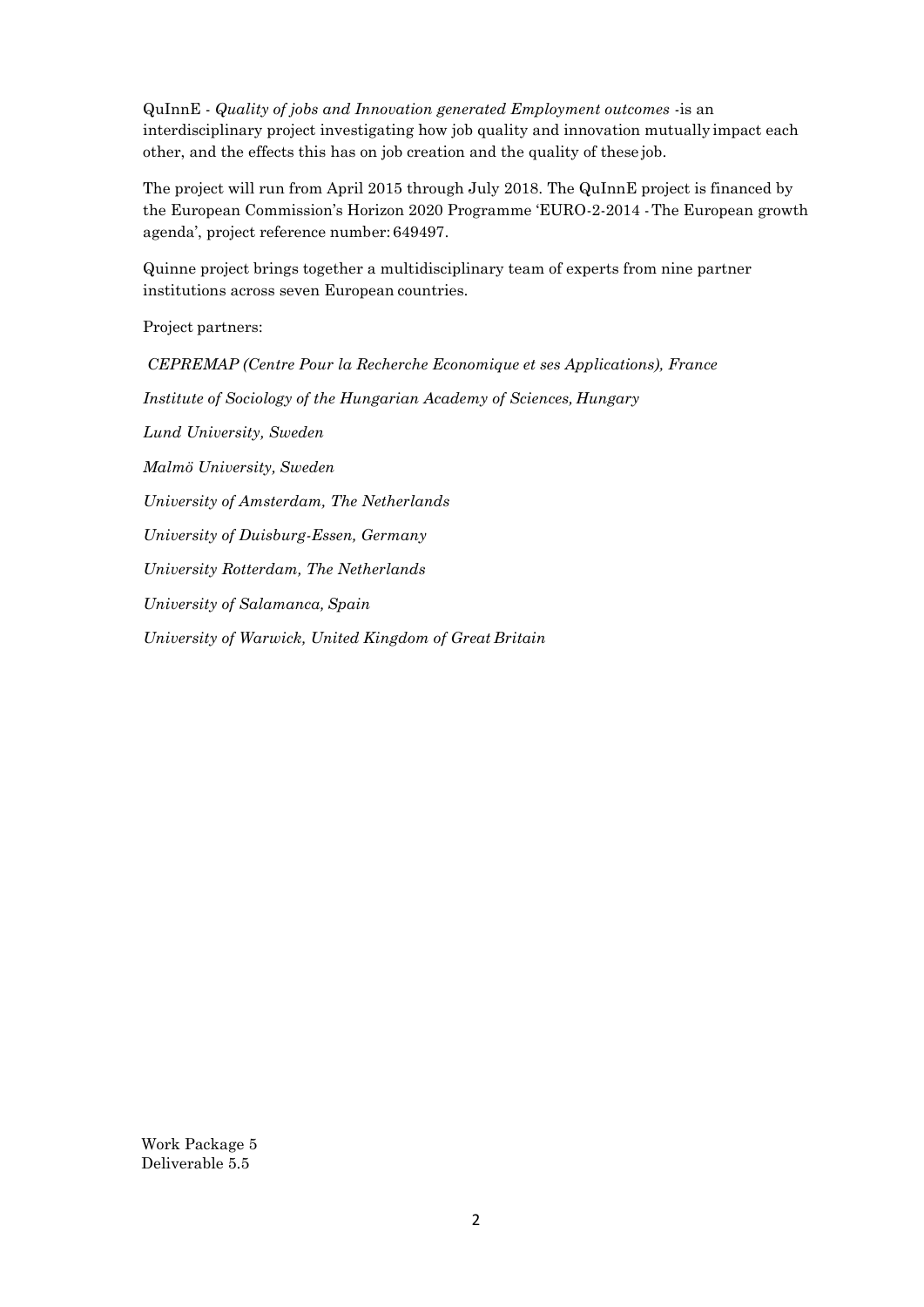# Quality of Work and Innovative Capacity: Implications for SocialEquality

#### QUINNE WORKING PAPER No. 8

#### Duncan Gallie

#### *Executive summary*

The last decade has seen the promotion of management workforce policies designed to enhance productivity and innovation by improving certain aspects of job quality. Such 'high performance' management policies seek to increase the motivation of employees, in particular through providing better opportunities to improve skills, allowing employees to exercise initiative in work and increasing their involvement in decisions. This paper examines which types of employees have been most affected and whether such policies have contributed to a convergence or divergence in the distribution of good job quality across the workforce? Have the benefits of such initiatives primarily improved the conditions of those who were already in relatively good jobs, accentuating inequalities? Or, have they led to an upgrading of employees who were previously relatively disadvantaged, reducing previous inequalities?

This paper examines these issues for the period between 2005 and 2015, using cross-national data from the European Working Conditions Surveys. These surveys provide representative data for employees. They also make it possible to contrast the period including the years of deep economic crisis (2005 to 2010), with the subsequent years (2010 to 2015) in which many of the European economies had returned to growth. To provide adequate sample numbers, countries have been grouped into seven regions: among the EU-15 the North West (the UK and Ireland), the Nordic, the Continental, and the Mediterranean regions, and, among the New Member States, the North East, the Central East and the South Eastregions.

The paper constructs an index of innovation-conducive job quality (ICJQ) based on four dimensions of job quality that have been thought to have positive effects for employee innovative behaviour – task control, the ability to use initiative at work, learning opportunities and job security. It focuses on whether there has been a trend towards convergence or polarization with respect to five key dimensions of workforce differentiation: region, occupational class, gender, contract duration and age.

It begins by showing that jobs ranked highly on the measure of innovation-conducive job quality are, as predicted by the high performance management literature, associated with higher work motivation in terms of a range of indicators. Further, it shows that those in such jobs are more likely to report personal involvement in innovation and are more likely to be in organizations where innovation has taken place in the previous three years.

In the following sections, the paper examines whether there has been a change over time towards either greater or less inequality in the distribution of such jobs between classes, gender, age groups and contract categories.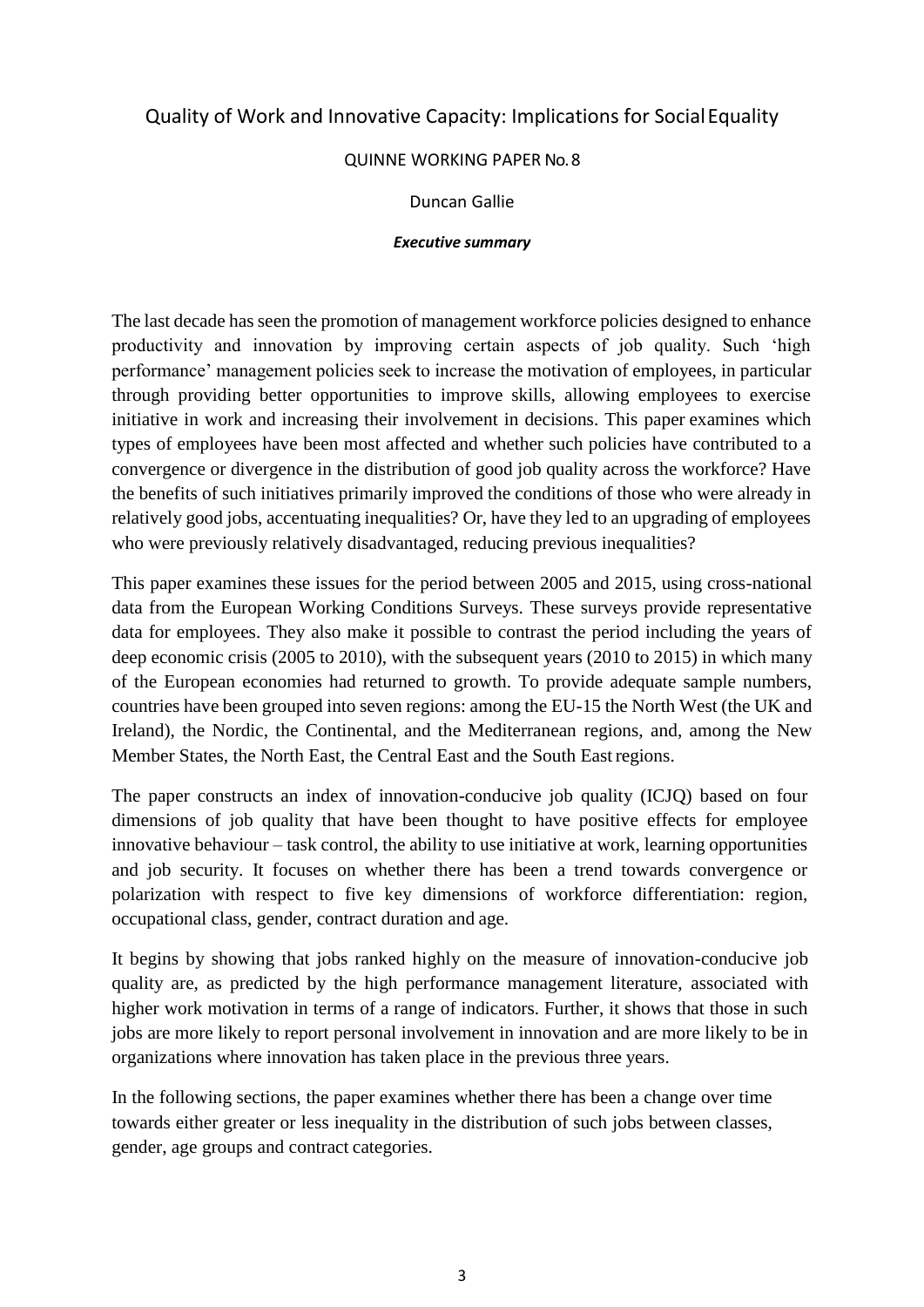The only respect in which there has been marked convergence is in the reduction in the gap between the Nordic and other regions. The Nordic countries stood out in each period as those with the greatest prevalence of innovation-conducive jobs, but other regions significantly improved their relative position, particularly in the period 2010 to 2015. Although this reduced regional differential was partly due to a small deterioration in the position of the Nordic countries, it primarily reflected a significant growth of innovation conducive jobs in other regions - in particular the North West, the Continental, the Southern and the Central European regions. Although part of this convergence can be accounted for in terms of the changing composition of the workforce and industry structure, the results also point to a greater diffusion of high performance management practices. The main qualification to the broader picture of convergence is that there is some evidence that the relative position of South East Europe declined over the period.

In general the analysis indicated that differentials relating to individual characteristics  $-$  sex and age – remained relatively stable over the period. Even in 2005 there was little evidence that women were to a lesser extent in innovation-conducive jobs than men (in marked contrast to their disadvantage with respect to pay). This close similarity between men and women remained unchanged through the economic crisis and the subsequent period of growth. It is only when account is taken of changes in workforce and industry structure over the period that a more qualified picture emerges, with the relative position of women deteriorating in the Continental and South East regions and improving in the Central East countries.

Both young (under 25 year old) and, to a lesser extent, older workers (50+) were less likely to be in innovation-conducive jobs than prime aged (35-49 year old) workers. There was little change in the relative position of younger workers over the period, with the exception of the North West countries where their jobs became more similar to those of prime-aged workers. The relative position of older workers also remained very similar over time in most regions, apart from some improvement in the Continental countries, and, taking account of compositional changes in workforce and industry structure, in the Mediterranean countries.

In contrast to this picture of relatively stable differentials with respect to individual characteristics, there were notable changes in disadvantage with respect to both class and contract status. Relative changes in class advantage were linked to the economic situation that characterised the period. Taking the period 2005 to 2015 as a whole, there was little change in class differentials. But the gap between the low skilled on the one hand and professionals and managers on the other generally increased in the period of deepest economic crisis 2005 to 2010 and then contracted in the period 2010 to 2015 when many countries experienced a return to growth. The pattern plausibly reflects the importance of labour market conditions for employees' power to influence management decisions. In periods of economic crisis, employees lack the capacity to defend their interests and employers more easily revert to traditional directive patterns of management. In contrast, in tighter labour markets, employers are more likely to take account of employee welfare in their organisational policies.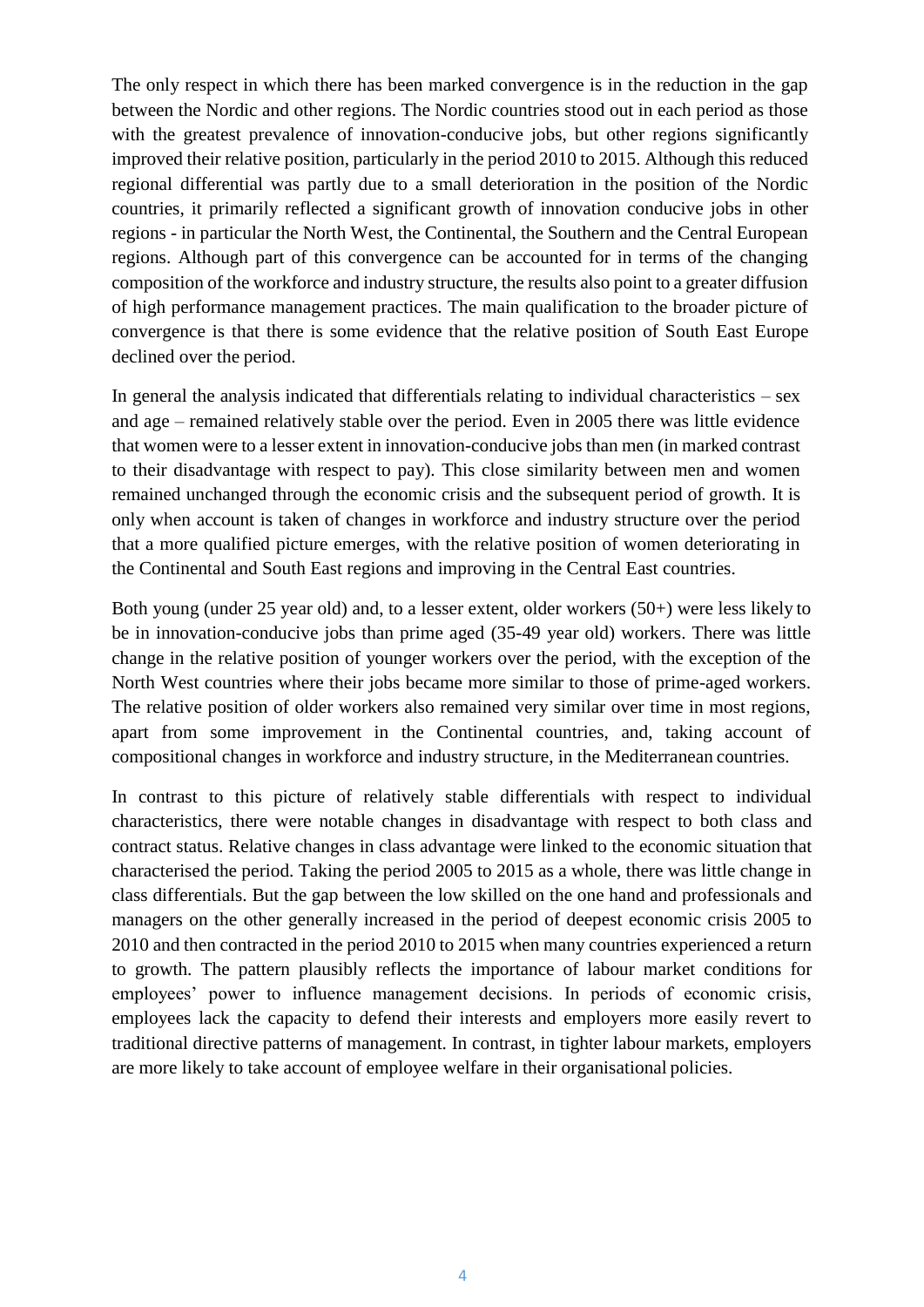While patterns of class disadvantage were cyclical, those with respect to contract indicated a continuous and marked decline in the relative position of temporary workers compared with permanent employees both over the period of economic crisis and in the subsequent period of stabilisation. This suggests that the strong policy emphasis in many countries on increasing labour market flexibility may give priority to short-term cost savings at the expense of the longer-term innovative capacity needed to raise productivity levels.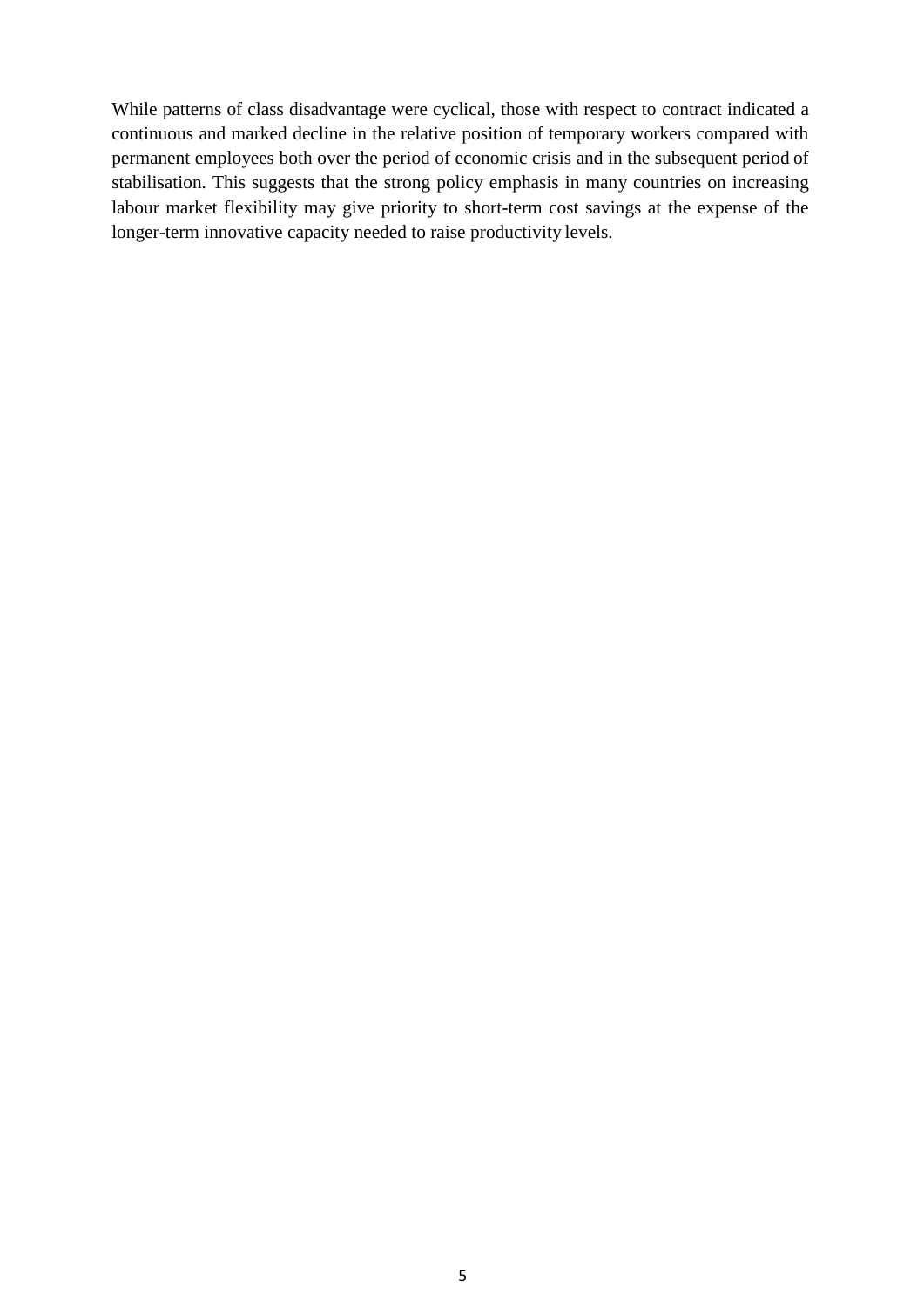Quality of Work and Innovative Capacity: Implications for Social Equality

Duncan Gallie

# **Introduction**

There has been growing evidence that some aspects of good job quality bring benefits both for employees and for the innovative capacity of organisations. There has been little research, however, on how jobs with these characteristics are distributed across the workforce. Are they concentrated among an elite of highly skilled occupations or are they more widely spread across the workforce? Even less is known about the trends: have such jobs been increasing over time and, if so, has this contributed to a convergence or divergence in the distribution of good quality jobs across the workforce? This paper examines these issues for the period between 2005 and 2015, using cross-national data from the European Working Conditions Surveys. It focuses on five key dimensions of workforce differentiation: region, occupational class, gender, contract duration and age.

# **Theoretical Perspectives on Innovative Capacity and Job Quality**

The EU's QuinnE research programme, to which this paper is a contribution, is focused on the relationships between job quality and innovation. As set out in the initial QuinnE theoretical schema, job quality may affect innovation through its implications for workforce innovative capacity (Warhurst et al. 2016). After several decades in which analysts pointed predominantly to an inherent conflict between the objectives of effective business performance and the quality of employees' jobs, new theoretical perspectives emerged from the 1980s that argued that they were not only compatible but mutually advantageous.

The earlier analyses, following on from the work of Braverman (1973), were premised on a belief in the efficiency benefits of Taylorist forms of work organization. These promoted a detailed division of labour involving the simplification and routinisation of job tasks, the imposition of tight controls over work speed and the removal from employees of discretion over the work process. Further, the simplification of job tasks made it easier to replace existing employees and hence increased their job insecurity. The spectacular growth of the Western economies in the postwar years was seen as built upon a progressive degradation of labour that affected not only the manual working class, but increasingly the intermediary classes of clerical workers and technicians.

While there was widespread consensus that Taylorism had been the master trend in the development of work from the 1930s to the 1950s, the first misgivings about extrapolating the trend into the distant future came from researchers working on the implications of advanced automation for work organisation (Blauner, 1964; Woodward, 1970; Gallie, 1978). The argument was that automation necessarily implied a reversal of the historic trend towards an ever-increasing division of labour and a reintegration of work tasks that restored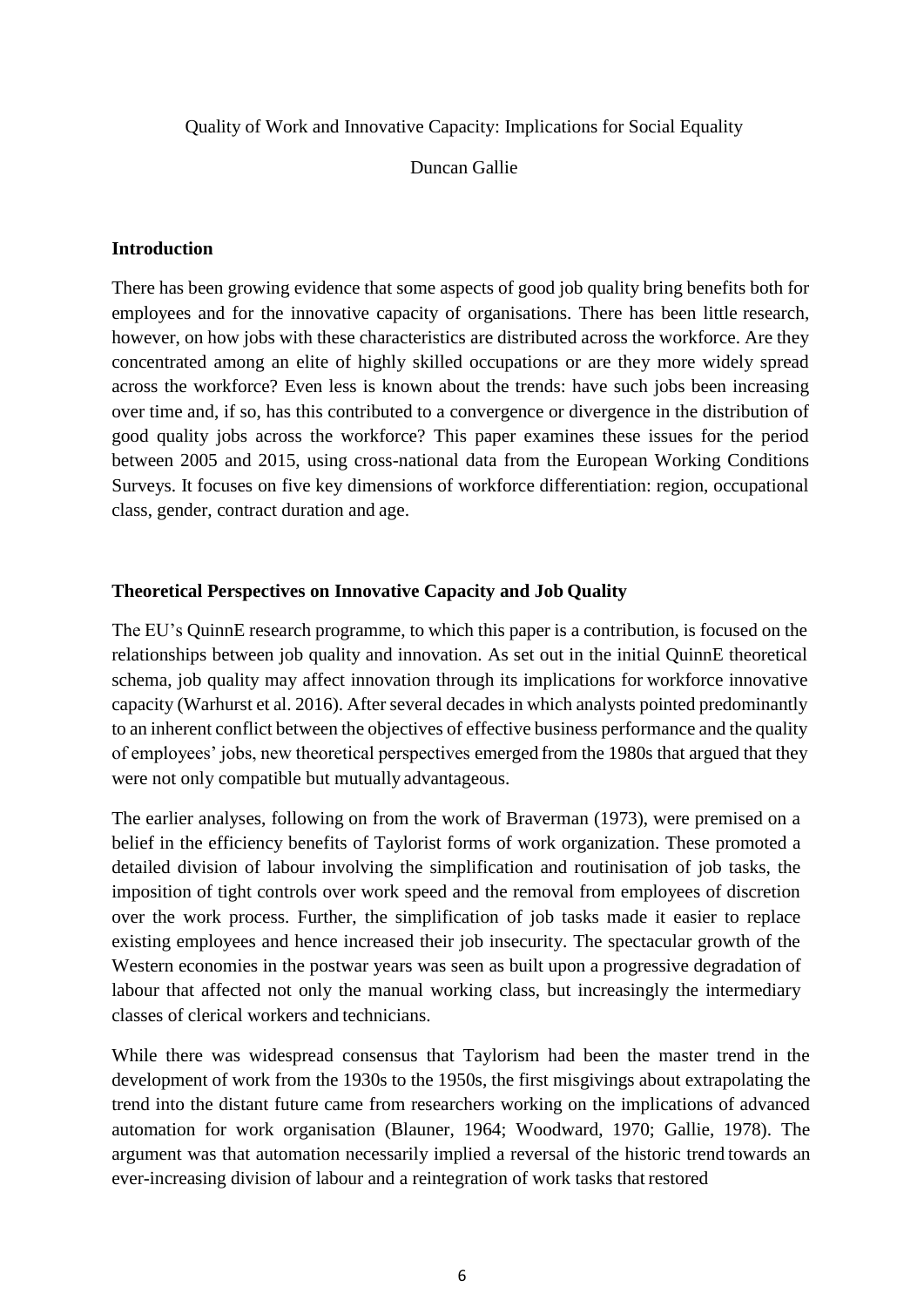significant control to employees in the running of complex and highly integrated production systems. The combination of the relative volatility of such systems and the high costs of downtime meant that the active intervention of employees to anticipate and manage problems became crucial to economic performance.

The notable development in the 1980s was the emergence of more general theories of management that predicted an increased focus in workforce policies on improvements in job quality as a condition for productivity and competitiveness in an era of intensified international trade, increased diversification, faster rates of change, and rising demands for product and service quality. Generically, these have come to be referred to as 'high performance' workforce policies. Walton (1985) argued that a revolution was under way in the management of work, involving a shift from seeking to increase productivity through detailed control of employees' task performance to winning their commitment by improving the quality of their jobs. In the new era, employees would work in self-supervising work teams, would have good opportunities for training, would be given a voice in organizational matters and have higher levels of job security. In a similar vein, Lawler (1986) argued for the benefits to employers as well as to employees of systems of 'High-Involvement Management', a general line of thinking which, under diverse names, became increasingly influential (Appelbaum et al. 2000; Lawler et al. 1995; Butler et al. 2004; Wood and Wall, 2007). In short developments in managerial theory came to reinforce the conclusions of theorists of technology who predicted that higher job quality was an essential condition of improved economic performance in an economy increasingly premised on technical innovation. The underlying arguments were extended theoretically, and reinforced empirically, in the 2000s, leading to the identification of a number of key aspects of job quality that were likely to be conducive to innovation.

Theorists of high involvement management placed a strong emphasis on decentralising decision-making responsibilities to employees and increasing involvement through consultation about wider organizational issues to provide the higher levels of motivation needed to improve quality standards. Another influential strand of theory underlined the importance of continuous learning and the competitive advantages of 'learning organizations' in contexts of uncertainty and rapid change (Lundvall and Nielsen, 2007; Valeyre et al, 2009; Lorenz and Lundvall, 2011). The information technology revolution, it was argued, transformed the dynamics of modern economies by enhancing the rate of change. It is not just that the rate of innovation in ICT itself is rapid and provides pressures for more frequent organizational change, but ICT speeds up innovation in other sectors through the improvement it brings to communications. In situations of rapid change, knowledge becomes more rapidly obsolete and learning new skills and competencies becomes more crucial to improvements in performance. Learning new skills is increasingly 'learning through experience' and 'learning through doing', rather than through formal channels of knowledge acquisition. But such learning depends upon the way an organization is structured - its design, practices and culture (see also Evans et al. 2006; Hoyrup, 2010). In particular, it requires a culture that promotes the importance of learning, relative flat organizational structures and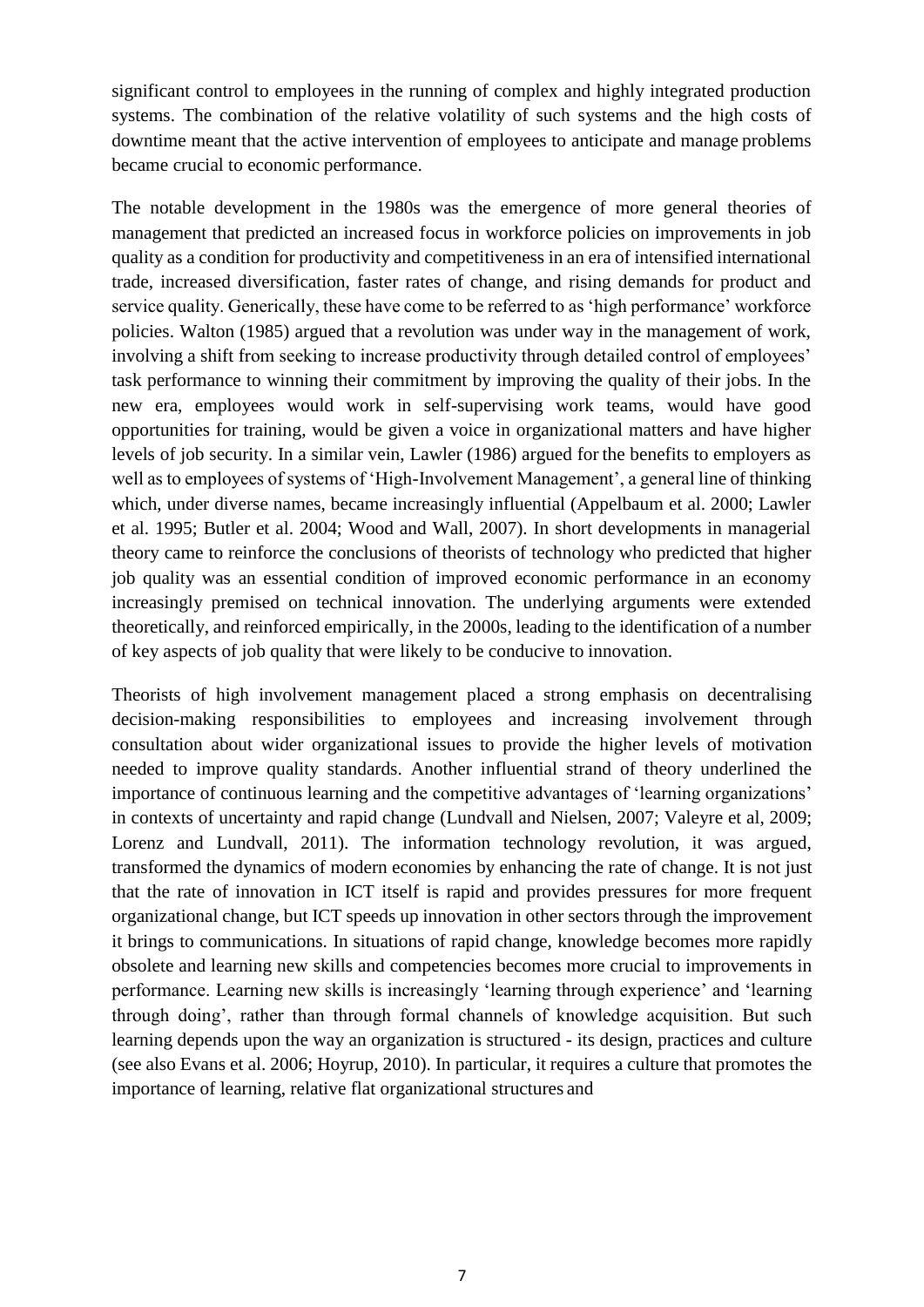forms of job design that give employees the discretion that allows them to learn through experience.

The factors pointed to by these broad theories of high performance workforce policies have received support from more recent research on employees' 'innovative work behaviour', defined in terms of 'finding, suggesting and implementing new and beneficial work-related ideas' (De Spiegelaere et al. 2014). Research on the determinants of innovative behaviour has been based predominantly on relatively small samples in specific organizational contexts but studies have obtained interesting results. A wide range of studies has found that control over the immediate job (autonomy, task discretion) is an important predictor of innovative work behaviour. In a meta-analysis, Hammond et al. (2011) concluded that, of all predictor categories, job characteristics demonstrated the strongest relationships with individual innovation. The main determinants were autonomy, together with task complexity and supervisory expectations of creativity. These factors proved of greater importance than either personality factors or education and tenure. An analysis of the relative importance of different spheres of decision-making (De Spiegelaere et al. 2016) concluded that it was above all employees' control over their methods of work that was important for innovative work behaviour rather than control over work scheduling and times of work ('flexitime').

The importance of control at work for innovation lies in the fact that it enables workers to experiment with different approaches and methods and thereby develop their ideas (De Spiegelaere et al., 2014). Both control over immediate job tasks and involvement in wider organizational decisions are associated with greater opportunities for workers to use their skills and knowledge on the job, as well with better learning opportunities (Gallie, 2013). They also increase the likelihood that people will share their knowledge with others (Inanc et al. 2015). Immediate job control is also likely to affect innovation through its positive direct effects on motivation, whereas the motivational effect of involvement in wider organizational decisions is primarily attributable to the fact that it leads to improvements in other aspects of job quality (Gallie et al 2017).

Finally, there is some evidence that job security may be important for employees' capacity to be innovative. Surveying the literature, Probst (2009) finds evidence that job insecurity may lead to risk-averse thinking, behavioural rigidity and a lower willingness to engage in organizational citizenship behaviours whereby people are prepared to step outside their formally defined roles to benefit the organization. Experimental research has shown that individuals threatened with lay-offs were less able to solve a subsequent creative task (Probst, Stewart, Gruys and Tierney, 2007). A study examining the impact of downsizing on creativity found that it significantly reduced aspects of the work environment that favoured creativity, such as individual freedom on the job, access to resources, supervisory encouragement and work group support (Amabile and Conti, 1999). Similarly, Stynen et al. (2015) found that fear of loss of quality in the employment relationship (for instance with respect to working conditions and career opportunities) had an overall negative effect on organizational citizenship behaviour by undermining employees' sense of autonomy, competence and relatedness. The implications of job insecurity are partly moderated by the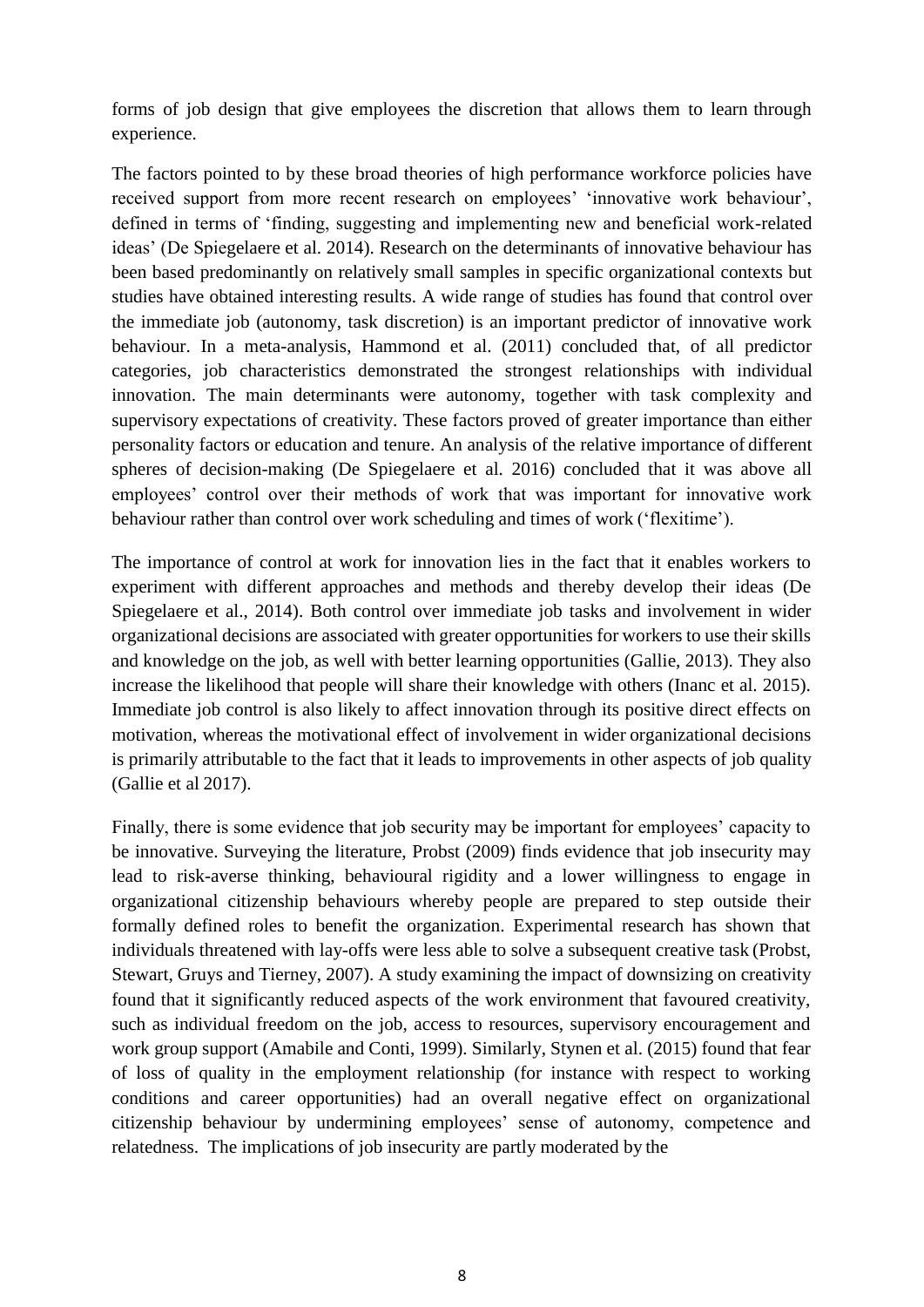level of participation that employees have in decision-making. Participation both reduces the likelihood that people feel insecure (Gallie et al. 2017) and, if they do experience insecurity, it reduces its negative impact on employees' well-being and commitment to the organization (Probst, 2005).

Consistently with the arguments about the growing need for high performance management policies, the research literature on factors affecting employee motivation and innovative behaviour points to a number of job characteristics that are both central to good job quality and have positive effects on performance improvement and innovation. These can be termed 'innovation-conducive job quality (ICJQ)'. They constitute a subset of the dimensions normally regarded as constituting overall job quality (for a discussion of the broader concept, see Warhurst et al. 2016). There is a relatively wide consensus that they include employee participation in decision-making, particularly with respect to the immediate job task, and the importance of good learning opportunities at work. Some authors also have also pointed to the potential importance of task complexity, role breadth, supervisory expectations and job security.

While there is now significant evidence pointing to the potential benefits of some key dimensions of good job quality for innovation, there has been little attempt to examine the implications of high performance work policies for inequalities between different categories of employee<sup>[1](#page-8-0)</sup>. The primary focus has been on class differentials and, even in this respect, the arguments developed in the literature are ambivalent. Some point to a positive effect of new workforce practices on the work conditions of less skilled occupations, while others imply that the benefits are likely to be primarily for the most highly skilled occupations.

The advocacy of high involvement management was inspired partly by the relative success of the Japanese car industry in drawing on employee initiatives to enhance production quality. The Volvo experiment in Sweden, which involved a more radical delegation of decisionmaking to work teams, was also influential. Both examples suggested that improvements in the quality of work could be beneficial for innovation for those in relatively routinized work, allowing semi-skilled workers to make a significantly greater contribution. Arguably such measures were less necessary for those in more skilled occupations, since these would already have relatively good quality jobs and hence strong motivation to be innovative at work. In this scenario, the extension of policies to improve work conditions could be expected to lead to a degree of convergence in job quality across the workforce.

The 'learning organization' literature, however, which places a stronger emphasis on the role of ICT and rapid technical change in reshaping the challenges faced by organizational structures, implies that such policies will bring greater benefits for those in the most advanced technical sectors and hence more skilled employees. This is also an implication of a literature on the effects of technical change on the occupational structure (Autor et al. 2003; Autor, 2010; Goos et al. 2009) which suggests that advanced technology is complementary to

<span id="page-8-0"></span><sup>&</sup>lt;sup>1</sup> Charlwood (2015), however, has examined change in the social distribution of 'high involvement management' practices in Britain.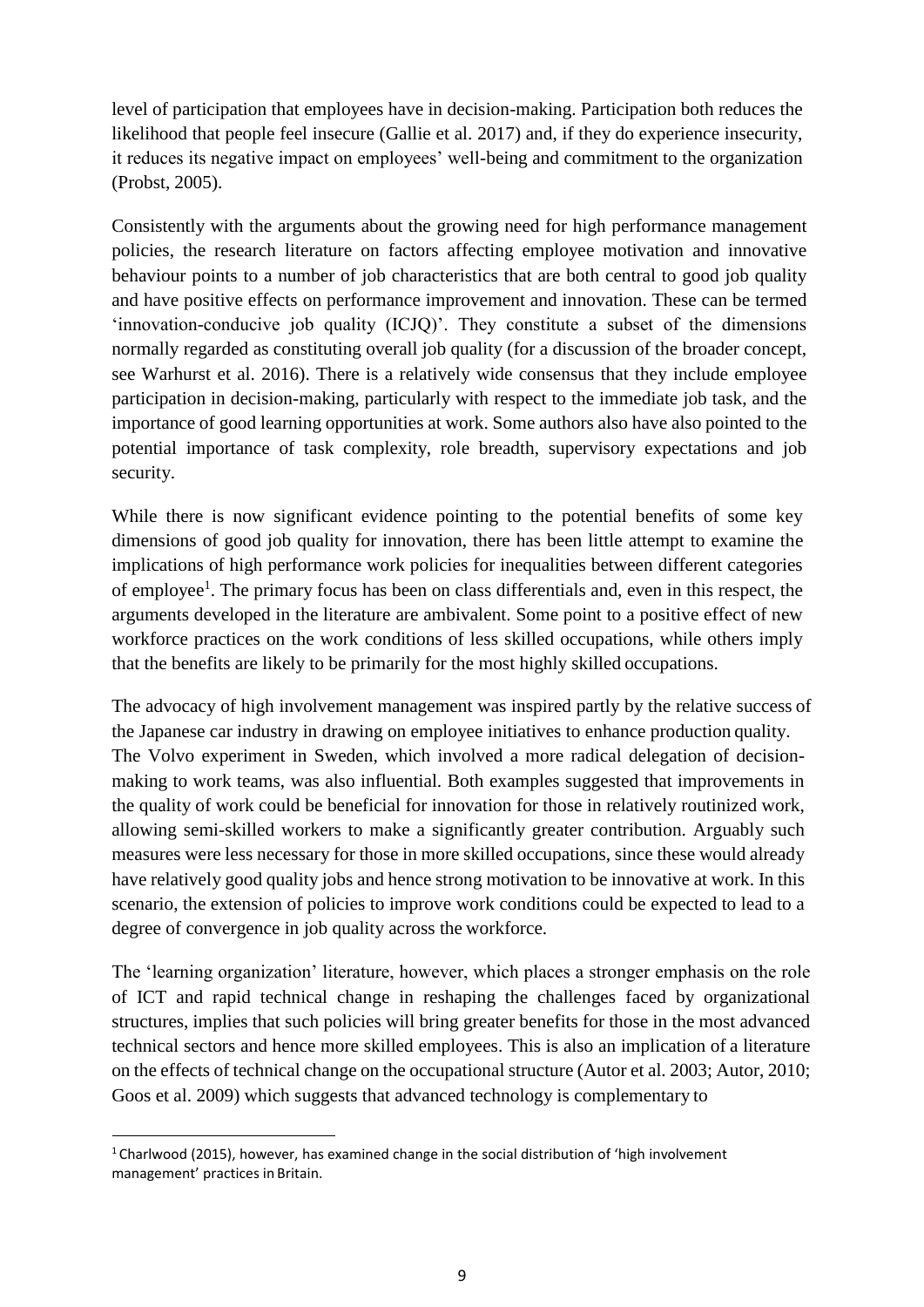the skills of those in higher occupations but tends to displace the skills of employees in intermediate-level jobs. These differential effects would imply that the beneficiaries of policies to improve job quality in the interests of innovation would tend to be the higher skilled and that such policies would increase workforce polarization with respect to the quality of jobs.

These theories assume that changes in production processes lead to a relatively general process of change in advanced societies. But there is some evidence that some aspects of the quality of work are affected by the nature of institutional systems in societies (Gallie, 2007a, 2013). In particular, those countries in which organized labour has a stronger institutional position in the formulation of national policy have generally better working conditions and lower levels of class inequality. It seems plausible that such countries will have lower class differentials with respect to those aspects of job quality that are conducive to innovation.

Employer policies with respect to job quality also may vary with labour market conditions, a factor that could be particularly important given the economic crisis that followed the banking collapse. Arguably, in periods of economic crisis, employers have an incentive to cut costs by reducing labour rather than improving conditions, while in periods of expansion, the emphasis shifts to labour retention and improvement of performance by stimulating motivation through better quality work (see for instance Ramsay, 1977). It may be important then to distinguish developments in the period 2007 to 2010 when, in most Western countries, GDP was still below its pre-crisis peak from developments in the period between 2010 and 2015, when many (although certainly not all) of the European economies were once more expanding.

While the existing literature offers contrasting scenarios of possible trends with respect to class differentials and possible moderators in terms of institutional and economic context, it is notable that there has been little consideration of the implications of high performance workforce policies for the relative job quality of other disadvantaged labour market groups, such as women, young adults and those on temporary contracts. The objective, then, of the analysis in the following sections is to provide a more systematic assessment of changes in differentials in innovation-conducive job quality by occupational class, gender, age and contract status.

In the next section of the paper, the data source is discussed and a measure of 'innovationconducive job quality (ICJQ)' is constructed and tested. Then differentials in ICJQ between workforce categories that have been regarded as relatively privileged and relatively deprived in terms of employment conditions are examined over time to assess whether the pattern points to convergence, polarization or stability. The analysis focuses successively on the differentials between employees in different European regions, occupational classes, sexes, ages and types of contract.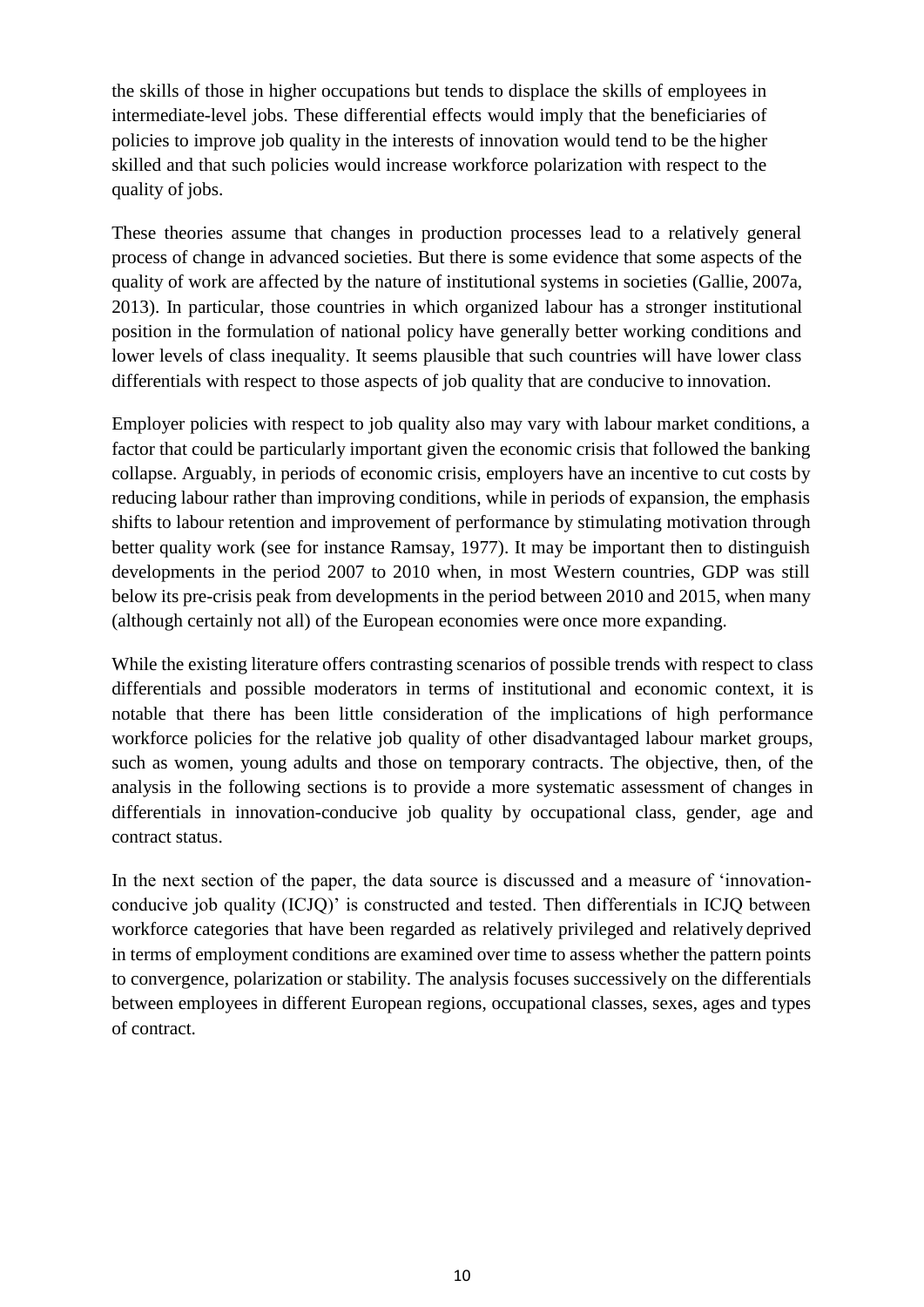### **Measuring Trends in Innovation-Conducive Job Quality**

### *The Data*

The longest trend data for looking at changes in the quality of work in European countries is the European Working Conditions Survey, which is carried out approximately every five years. The analysis focuses on three waves – 2005 (which provides a picture of job quality prior to the economic crisis), 2010 (which marked, in most countries, growing emergence from the economic crisis) and 2015 (by which time most European economies were expanding). The surveys provide representative samples of the working population of each country, but the analysis focuses upon employees, since these have been the primary subjects of quality of work initiatives.

For the analysis of both country effects and differentials between workforce categories, countries have been grouped into regional areas to provide adequate sample numbers and simplify the presentation. Seven broad regions are distinguished (see Table 1): the North West, the Nordic, the Continental, the Mediterranean with respect to the EU-15 and the North East, Central East and South East with respect to the New Member States. Given its close links and significant policy coordination with other Nordic countries, Norway has been included in this  $group<sup>2</sup>$  $group<sup>2</sup>$  $group<sup>2</sup>$ .

| <b>Nor</b> | <b>Nordic</b>  | <b>Continental</b> | Mediterranean | <b>Nor</b> | Centr    | Sou             |
|------------|----------------|--------------------|---------------|------------|----------|-----------------|
| th         |                |                    |               | th         | al       | th              |
| Wes        |                |                    |               | East       | East     | East            |
| Ireland    | <b>Denmark</b> | Austria            | Greece        | Estonia    | Czech    | <b>Bulgaria</b> |
| UK         | Finland        | <b>Belgium</b>     | Italy         | Latvia     | Hungary  | Romania         |
|            | Norway         | France             | Portugal      | Lithuania  | Poland   |                 |
|            | Sweden         | Germany            | Spain         |            | Slovakia |                 |
|            |                | Luxembourg         |               |            | Slovenia |                 |
|            |                | Netherlands        |               |            |          |                 |

<span id="page-10-0"></span><sup>&</sup>lt;sup>2</sup> The categorisation, which draws on earlier research on job quality (Gallie, 2007a; Gallie et al. 2013), overlaps with others used in the Quinne programme (for instance, Erhel et al. 2017). But, with respect to the EU-15, it disaggregates the North West (Anglo-Saxon), Nordic and Continental countries (allocating France to the latter), and subdivides the Transition countries into three subgroups, reflecting their different historical and trade ties.

# *A Measure of Innovation-Conducive Job Quality (ICJQ)*

The literature points to a number of aspects of job quality that may be beneficial for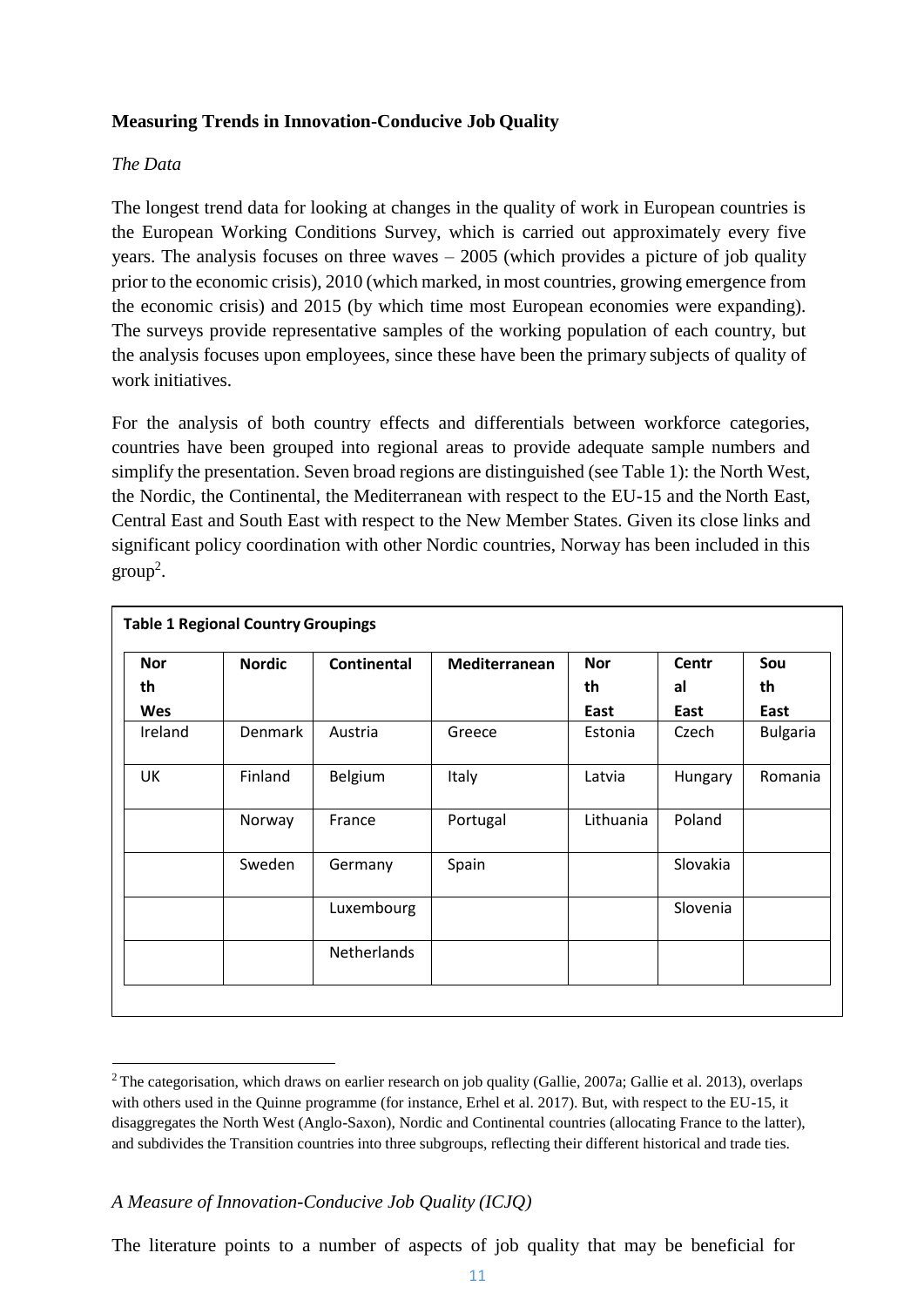innovative capacity. This working paper focuses on an index comprising three of these that have received particularly strong empirical support with respect to their links to innovative work behaviour  $-1$ ) knowledge development through training and informal learning, 2) the scope for personal task discretion and use of initiative, and 3) job security.

Other items that have featured in the literature were not included in the measure for different reasons. There were no good measures available of supervisory expectations with respect to innovation. The data contain a measure of role breadth (as indicated by job rotation), but tests suggested that this weakened rather strengthened the main measure – perhaps because job rotation can take different forms, some of which are more beneficial than others. A factor analysis (not shown) also revealed that 'job rotation' constituted a distinct factor from the remaining ICJQ items.

Seven questionnaire items were retained for the measure (numbers refer to EWCS 2015):

*Training and Learning* Whether receives employer training  $(0.65a)$ Whether generally the job involves 'learning new things' (Q.53f) *Task Discretion and Initiative* Are you able to choose or change your order of tasks? (Q.54a) Are you able to choose or change your methods of work? (Q.54b) Are you able to choose or change your speed or rate of work? (Q.54c) Whether you able 'to apply your own ideas in your work' (Q.61) *Job Security* I might lose my job in the next six months(Q.89g)

To construct the overall index, all of the component items were dichotomised into 1 (for positive) or 0 (for neutral or negative). The three task discretion indicators (Q.54a-Q.54c) were averaged into a single index ranging from zero to one to improve the balance of the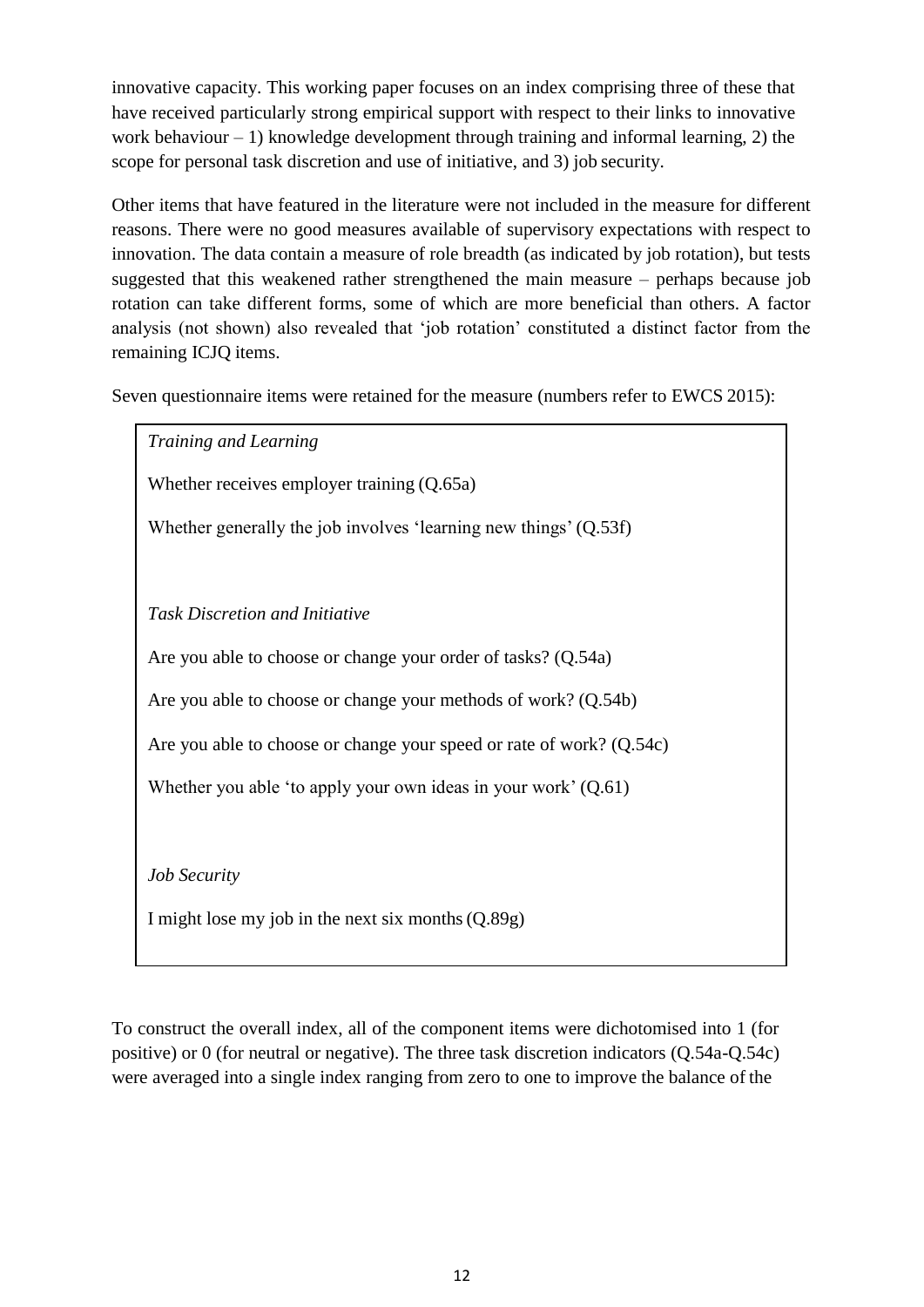index between its main conceptual components. The overall 'Innovation-Conducive Job Quality Score' was constructed as the sum of the items for training, learning new things, overall task discretion, ability to apply ideas in work and job security. It is conceived as a theoretically derived additive index of distinct job characteristics that contribute to innovation capacity, not as a measure of some single underlying dimension of a job (although in practice the items all contribute positively to the first factor in a principal components analysis). For some analyses, the scores have been aggregated into three categories ICJQ low (0,1); ICJQ Medium (2,3) and ICJQ High (4,5).

# *A Model of the Relationship between ICJQ and Innovative Behaviour*

The extent to which the index captures the broad ideas in the literature about the relationship between work quality and innovative behaviour can be examined by considering its correlations with other theoretically relevant variables.





The model of relationships implied by the literature is outlined schematically in Figure 1. The initial driver of ICJQ is the introduction of new management high performance organizational policies. However, the implications of such policies are moderated by two factors – the requirements of advanced technology and channels for higher level involvement in decisionmaking. In its turn, ICJQ is thought both to enhance employee competence and to strengthen motivation to contribute to the organization. Higher competence and motivation affect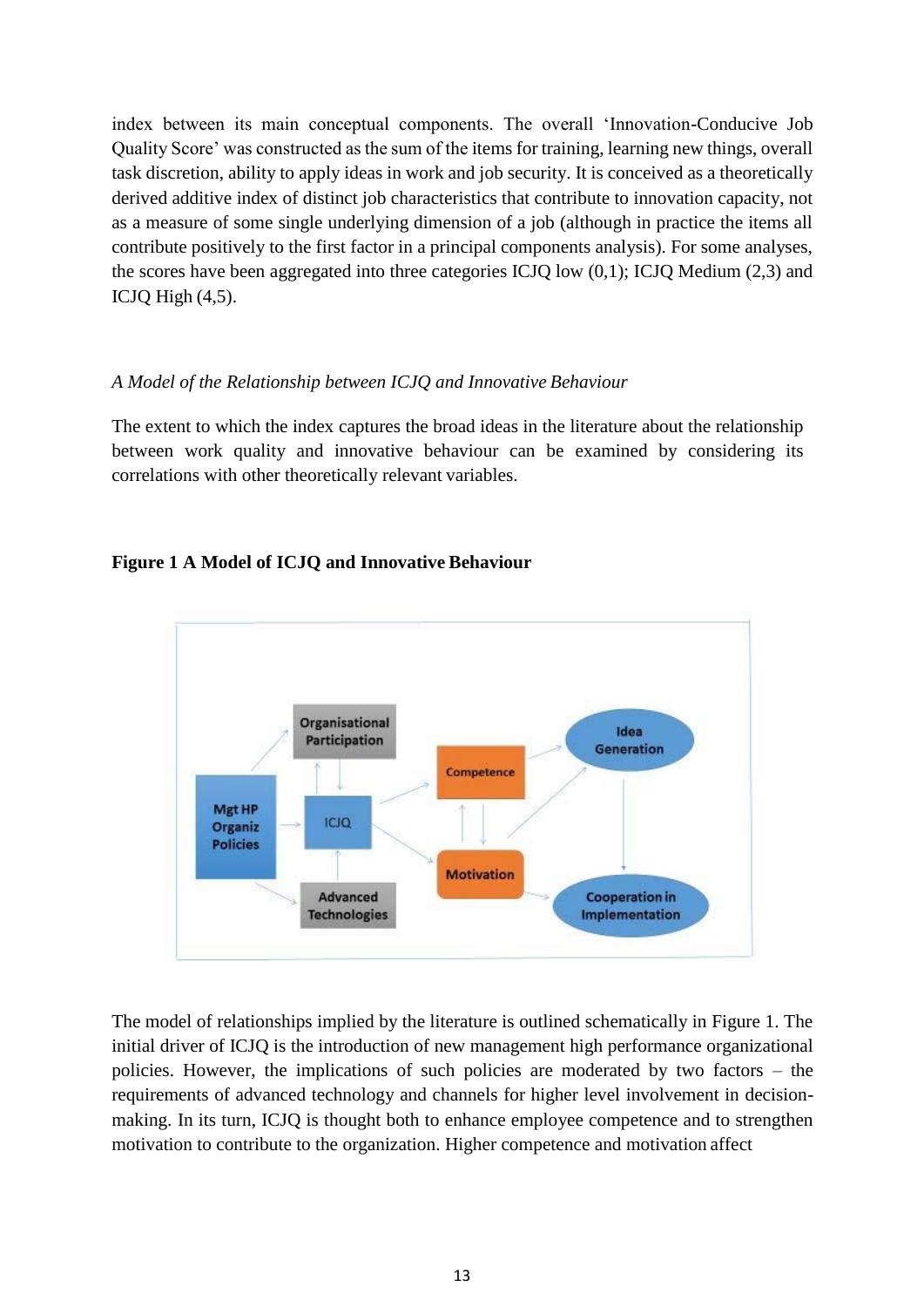innovation by encouraging the generation of new ideas, while higher motivation also contributes to the willingness to cooperate in the implementation of new ideas.

The evidence is broadly consistent with the initial assumption that the prevalence of ICJQ jobs would be affected by both the presence of advanced technology and by the quality of broader organizational participation. The correlation between the frequency of use of computers in work and ICJQ jobs was .35, with the mean scores for ICJQ ranging in a linear way from 2.91 among those in jobs where computers were not used to 3.45 where they were used all the time. Similarly, those who were in organizations where they reported that they could influence important decisions were considerably more likely to be in ICJQ jobs than those without influence. The overall correlation was .49, with ICJQ scores ranging (again in a linear way) from 1.88 among those who could never influence important decisions to 3.74 among those who felt they could always have an influence.

There is no measure of competence in the data set, so the model assumptions about the implications of ICJQ can only be partially examined. However, there are six items that can be taken as proxies of motivation: they ask whether people get a sense of 'work well done', feel motivated 'to give my best job performance'; feel satisfied with the work conditions, feel 'enthusiastic about my job', 'feel full of energy' at their work and find that 'time flies when I am working'. Several of these items were only available in the 2015 data, so the evidence is based on smaller sample numbers than those used in the main analysis. However, as can be seen in Table 2, the level of innovation-conducive job quality is related significantly to all of these items, supporting the expectation that good quality work enhances motivation.

|             | Sense of<br>Work<br>well | Motivate<br>d to give | Satis with work<br>conditions | Full of<br>Energy | Enthusiastic<br>about job | Time flies |
|-------------|--------------------------|-----------------------|-------------------------------|-------------------|---------------------------|------------|
| Low ICJQ    | 3.69                     | 3.08                  | 2.73                          | 3.49              | 3.26                      | 3.65       |
| Medium ICJQ | 4.13                     | 3.52                  | 3.03                          | 3.75              | 3.79                      | 4.00       |
| High ICJQ   | 4.39                     | 3.85                  | 3.27                          | 3.95              | 4.12                      | 4.21       |
|             |                          |                       |                               |                   |                           |            |
| Corr        | $.26**$                  | $.26***$              | $.28**$                       | $.20**$           | $.32**$                   | $.22**$    |
|             |                          |                       |                               |                   |                           |            |
| Unwtd Ns    | 69547                    | 50003                 | 69507                         | 24810             | 24791                     | 24808      |

Table 2 Innovation-Conducive Job Quality (ICJQ) and Motivation

Note: European Working Conditions Surveys 2005, 2010, 2015 (employees, all regions). ICJQ scores have been aggregated into three categories ICJQ low  $(0,1)$ ; ICJQ Medium  $(2,3)$  and ICJQ High  $(4,5)$ . Figures show mean scores for each motivational variable by level of ICJQ, together with correlations (with full ICJQ scale).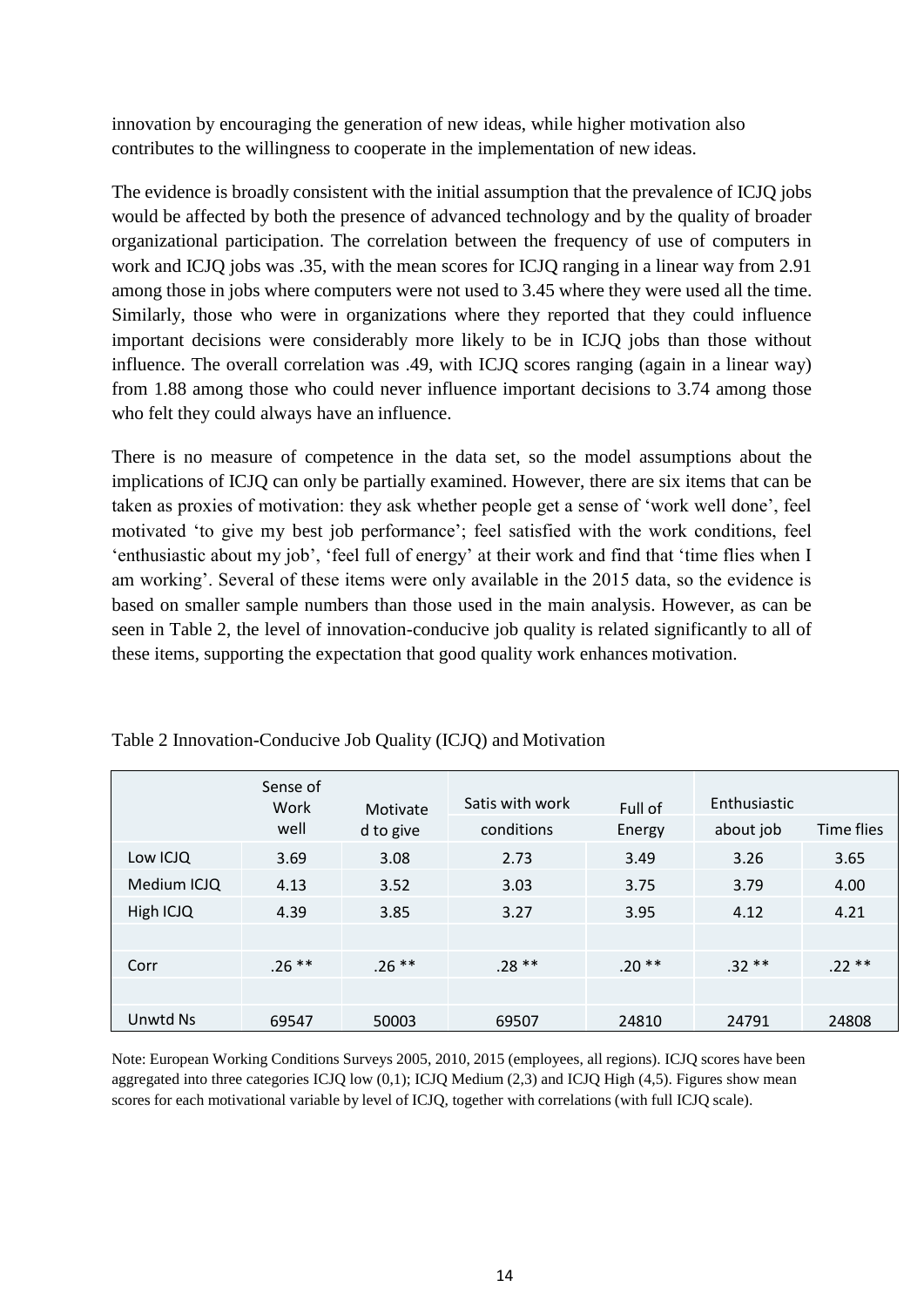There is also some evidence in support of an association between ICJQ and both innovation behaviour and organizational innovation. From 2010, the EWCS has included a question about whether the employee is involved in improving the work organisation or work processes of the department in which they are involved. In 2010 uniquely the EWCS also asked whether 'new processes or technologies were introduced' at their workplace during the last three years.

As can be seen in Table 3, there is a very steep gradient for both items relating to the extent to which employees are in innovation-conducive jobs. Whereas only 14.3% of those in jobs with low ICJQ were involved in improving work processes or work organization and 23.4% were in workplaces that had seen new processes or technologies introduced, for those who were in high ICJQ jobs the proportions rose to 66.2% and 55.4% respectively. It is notable that, although there was a sharp class gradient with respect to both individual innovative behaviour and reports of organizational innovation, the extent to which a job had ICJQ affected the likelihood of both within all classes.

|                 | % involved in improving work<br>organisation/ work processes<br>always or most of the time | % in organisations where<br>new<br>processes/technologies<br>introduced in last 3 years |
|-----------------|--------------------------------------------------------------------------------------------|-----------------------------------------------------------------------------------------|
| Low ICJQ        | 14.3                                                                                       | 24.0                                                                                    |
| Mediu<br>m      | 36.8                                                                                       | 38.7                                                                                    |
| High ICJQ       | 66.6                                                                                       | 54.1                                                                                    |
|                 |                                                                                            |                                                                                         |
| Corr            | $.46***$                                                                                   | $.23***$                                                                                |
|                 |                                                                                            |                                                                                         |
| <b>Unwtd Ns</b> | 49369                                                                                      | 24786                                                                                   |

Table 3 Percentage of Employees Experiencing Individual Involvement in Innovation, and Organizational Innovation, by Innovation-Conducive Job Quality (ICJQ) Level

Note: European Working Conditions Surveys 2005, 2010, 2015 (employees, all regions). Figures show percentage of employees with experience of innovation for each motivational variable by level of ICJQ, together with correlations (with full ICJQ scale). ICJQ scores have been aggregated into three categories ICJQ low (0,1); ICJQ Medium (2,3) and ICJQ High (4,5).

In short, the indicator of innovation-conducive job quality relates in the anticipated way to both the motivational bases that are thought to underlie innovative behaviour and to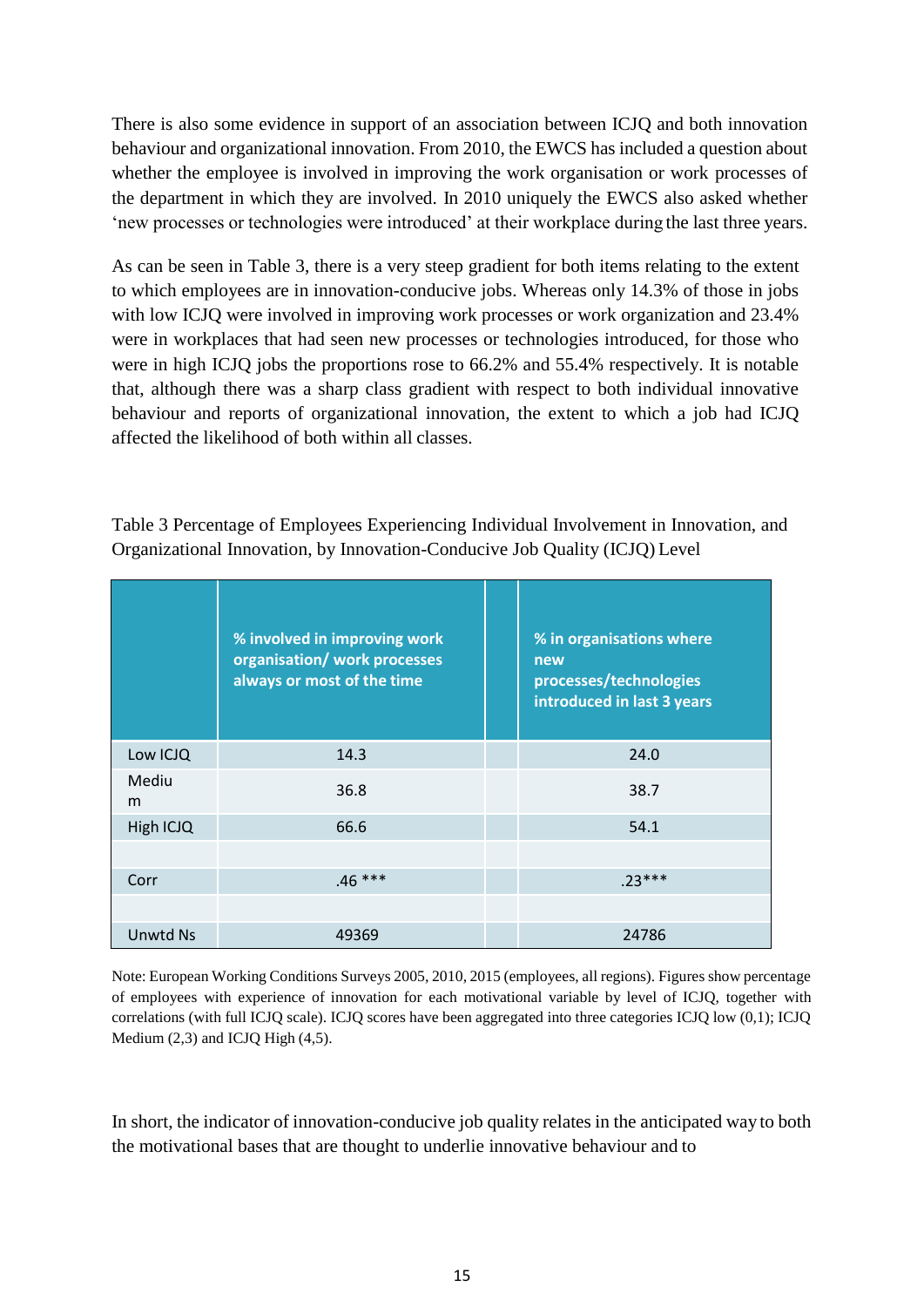individual and organizational innovative activities. It appears, then, to provide a reasonably sound indicator for assessing the changing distribution among different categories of employee of the core dimensions of job quality that encourage innovation.

# **Convergence or Polarization in the Distribution of Jobs with Innovation-Conducive Job Quality**

# *Region*

A first issue is how far developments in management policies favouring the introduction of new ICJQ type jobs have affected the relative position of employees in the more developed and less developed regions of Europe. There could be two conflicting expectations. It might be that the trends of change in work organization follow the logic of cumulative advantage, so that workforces in the richer and more technically advanced countries disproportionately reap the benefits of new developments. Alternatively, it might be the case that the rate of change would be faster in the less developed countries because of stronger pressure to modernise, greater incentives for foreign investment and looser regulative controls over employers.

The average scores of ICJQ jobs in the different regions of Europe and the trends over time can be seen in Figure 2. The columns show the average ICJQ score of employees in each region. A first point to note is that the Nordic countries had the highest average score in all three time periods. They were followed by the North West countries and the Continental European countries. Average ICJQ scores were lowest in the Mediterranean and East European countries. The pattern is consistent with the view that the prevalence of ICJQ is partly determined to a degree by the level of economic development.

It is notable that there is some evidence that innovation-conducive job quality was increasing in the European workforce in the period 2005 to 2015 (Figure 2 and Table 4). ICJQ scores for 'all regions' rose during the economic crisis and, even more significantly, in the period of economic recovery. The pattern of change over time varied however considerably between regions: there was an overall growth of such jobs between 2005 and 2015 in the North West, the Continental, the Mediterranean and Central East countries. In contrast, there was a significant decline of such jobs was in South East Europe over the period of the economic crisis (although this effect had disappeared by 2015) and in the Nordic countries (once changes in workforce composition had been controlled). There was no clear relationship between changes in ICJQ and the economic crisis. In the Mediterranean and the Central East countries, the growth was primarily in the period of economic crisis, while in the North West and Continental countries, it occurred over the period 2010 to 2015.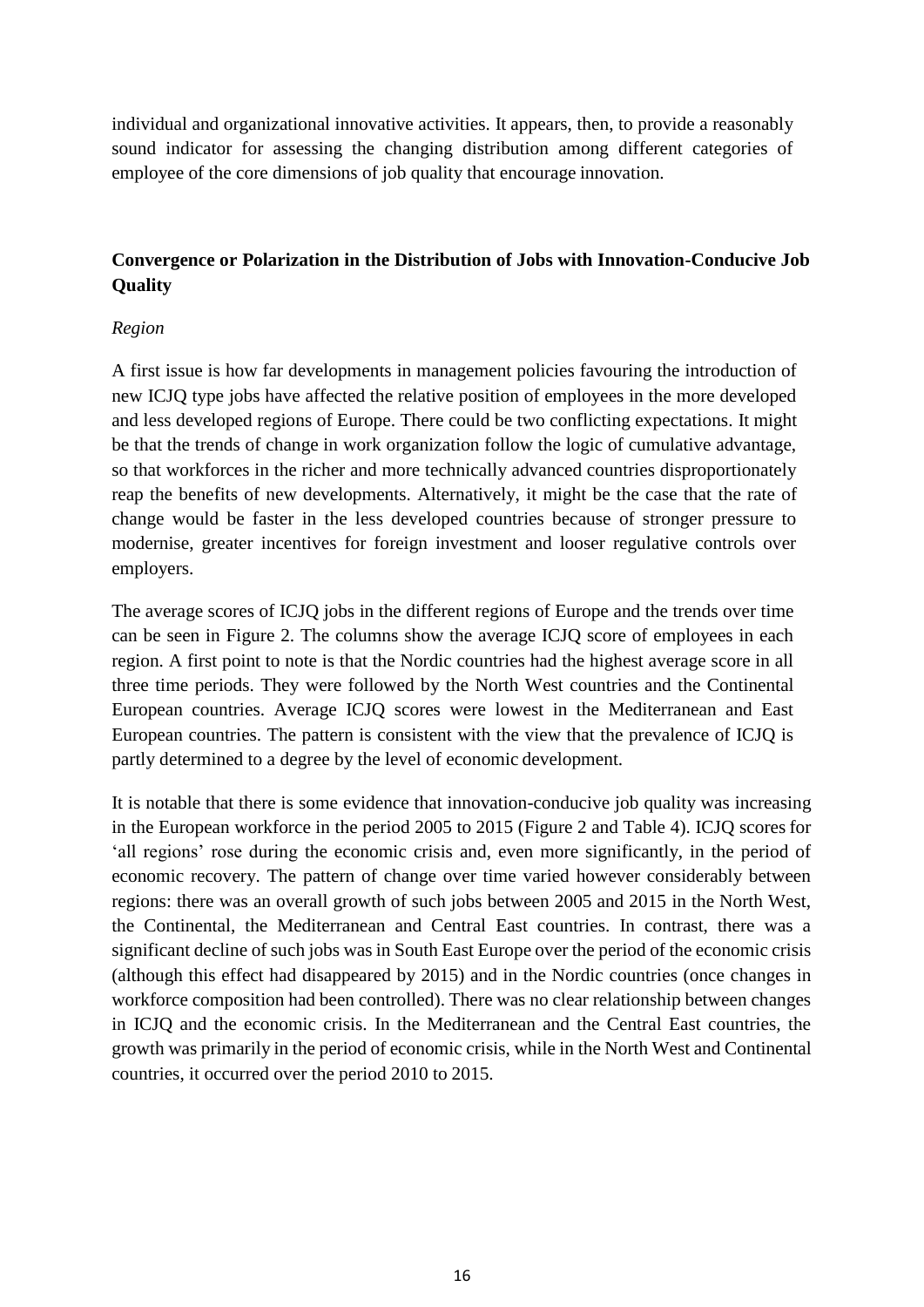

Figure 2 Trends in ICJQ Scores by European Region

Source: European Working Conditions Surveys 2005, 2010, 2015

|                    | Year<br>2010<br>Interactio |       | Year<br>2015<br>Interactio |       | <b>Year 2015</b><br>Interactio<br>ns<br>+ Controls |        |
|--------------------|----------------------------|-------|----------------------------|-------|----------------------------------------------------|--------|
| N. West            | 0.04                       | n.s.  | 0.23                       | ***   | 0.11                                               | ***    |
| <b>Nordic</b>      | $-0.01$                    | n.s.  | $-0.05$                    | n.s.  | $-0.13$                                            | $***$  |
| Continental        | $-0.03$                    | n.s.  | 0.16                       | ***   | 0.15                                               | ***    |
| Mediterranean      | 0.14                       | ***   | 0.05                       | $(*)$ | $-0.01$                                            | n.s.   |
| N. East            | $-0.06$                    | n.s.  | 0.07                       | n.s.  | 0.02                                               | n.s.   |
| C. East            | 0.17                       | ***   | 0.14                       | ***   | 0.08                                               | $\ast$ |
| S. East            | $-0.14$                    | $***$ | 0.01                       | n.s.  | $-0.10$                                            | $(*)$  |
|                    |                            |       |                            |       |                                                    |        |
| <b>All Regions</b> | 0.03                       | $***$ | $.14***$                   |       | 0.08                                               | $***$  |

Table 4 Change in ICJQ by Region and Year (with and without controls)

Note: Source EWCS 2005, 2010, 2015. Interaction coefficients for employees, derived from separate regressions for each region (all years), with countries weighted by size. Significant positive coefficients indicate a reduction of differentials, significant negative coefficients indicate an increase. Sig: p<0.001=\*\*\*; p<0.01=\*\*; p<0.01=\*; p<0.10=(\*). Controls for age, sex, class composition and industry structure. Unweighted Ns with controls: North West 5014; Nordic 9461; Continental 18479; Mediterranean 8622; N. East 5606; C. East 9984; S. East 3458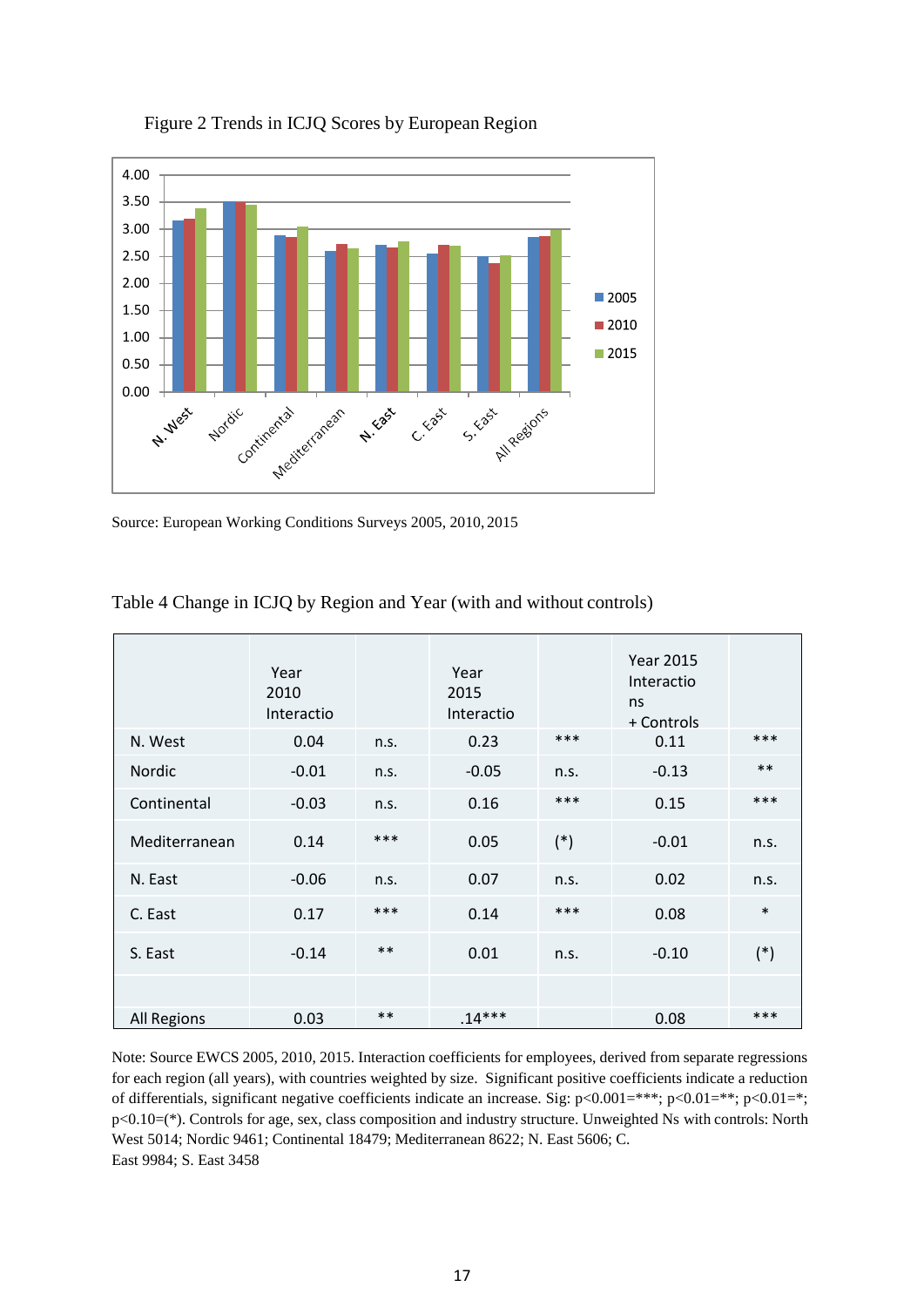The implications of such trends for regional convergence or polarization can be assessed by a regression model that includes interaction terms between region and year. Table 5 shows the change in regional scores relative to the Nordic countries in 2010 and 2015 compared with the pre-crisis pattern in 2005. The first column shows that, between 2005 and 2010, there was an improvement in ICJQ scores relative to the Nordic countries in the Mediterranean and Central East European countries. By 2015, however, there was a more widespread reduction of the gap with the Nordic countries, including the North West, Continental, Mediterranean, and Central East countries. The final column, which takes account of differences in the age, sex, class composition and industry structure, confirms improvement in ICJQ in these regions relative to the Nordic countries independently of compositional differences. This suggests a trend towards regional convergence in managerial policies with respect to job quality.

Table 5 Interaction Coefficients for Change in Regional Differentials compared with the Nordic Countries

|               | Year<br>2010<br>Interactio |       | Year<br>2015<br>Interactio |       | Year<br>2015<br>Interactio |       |
|---------------|----------------------------|-------|----------------------------|-------|----------------------------|-------|
| North West    | 0.05                       | n.s.  | 0.28                       | ***   | 0.28                       | ***   |
| Continental   | $-0.02$                    | n.S.  | 0.21                       | ***   | 0.33                       | ***   |
| Mediterranean | 0.15                       | $***$ | 0.10                       | $(*)$ | 0.14                       | $***$ |
| N. East       | $-0.05$                    | n.s.  | 0.12                       | n.s.  | 0.17                       | n.s.  |
| C. East       | 0.17                       | $***$ | 0.19                       | ***   | 0.22                       | ***   |
| S. East       | $-0.13$                    | (*)   | 0.06                       | n.s.  | 0.04                       | n.s.  |

Note: European Working Conditions 2005, 2010, 2011. Countries weighted by size. Coefficients, derived from an interaction model for employees including all regions (all years), show the change in differentials between each region and the Nordic countries in 2010 and 2015 respectively compared with the differential in 2005. Significant positive coefficients indicate a reduction of differentials, significant negative coefficients indicate an increase. Sig:  $p \le 0.001 = **$ ;  $p \le 0.01 = **$ ;  $p \le 0.10 = (*)$ . Controls for age, sex, class and industry structure. Unweighted Ns with controls: N. West (5447); Nordic (10486); Continental (21043); Mediterranean (10059); N. East (6586); C. East (11962); S. East (4270).

#### *Occupational Class*

Empirical research in both the US and Europe has highlighted the widely varying levels of job quality of employees in different occupational classes. Differences of class have been shown consistently to be associated with wide pay differentials and, in some analyses, are the most significant determinant of pay dispersion (Tahlin, 2007). Class also has been found to be a major determinant of non-pecuniary job quality: whether people are in jobs that offer complex tasks, that involve problem solving (Smith et al. 2008), and that provide variety and new learning experiences (Handel, 2012). There is also strong evidence of a marked class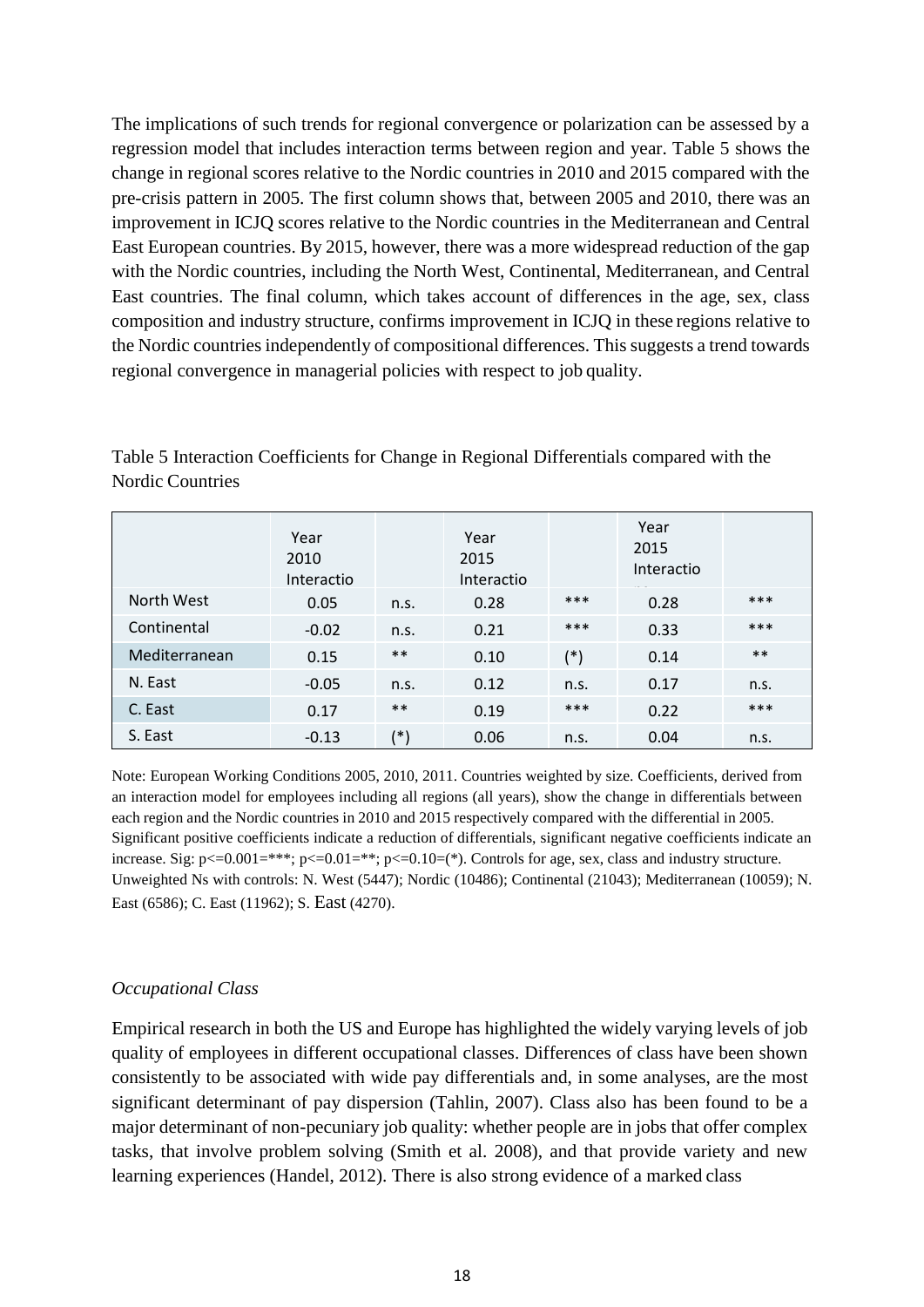gradient in terms of differences in job control and wider voice in the workplace (Gallie, 2007b; Gallie and Zhou, 2013). Meta-analysis has confirmed that blue-collar workers have higher levels of job insecurity (Keim et al. 2014).

As seen in the earlier theoretical discussion, there could be very different possible scenarios about the implications of the increase in new ICJQ forms of work organisation for class inequalities. They might be expected to lead to greater equality in conditions by improving the 'Taylorist' work conditions that characterize lower class positions in large segments of both manufacturing and service industry. An alternative possibility is that the benefits of 'high performance' forms of management, which offer job conditions that enhance innovative capacity, may remain restricted to those with relatively high skills, sharpening the polarization between an elite stratum of 'knowledge' workers and the lower skilled.

A measure of class differentials in job quality is the ratio between the ICJQ scores of those in managerial and professional work on the one hand and those in low skilled (operatives and elementary workers) on the other. As can be seen in Figure 3, which gives the ratio of the ICJQ scores of professionals and managers compared with the scores of the low skilled, there was a substantial class gap in all periods in ICJQ and this was the case in all regions of Europe. Those in Managerial and Professional work were much likely to have work conditions conducive to innovation than the low skilled.



Figure 3 Class Ratios in ICJQ between Managers-Professionals & Low Skilled

Source: European Working Conditions Surveys 2005, 2010, 2015. Occupational class is derived from ISSCO88 with Managers-Professionals=ISCO Major Groups 1 & 2; Low Skilled=ISCO Major Groups 8 & 9.

There were however significant variations between regions in the extent to which this was the case. It is notable that the class gap in ICJQ was lowest in each period in the Nordic countries, while it was highest in the North East region of Europe. There were also variations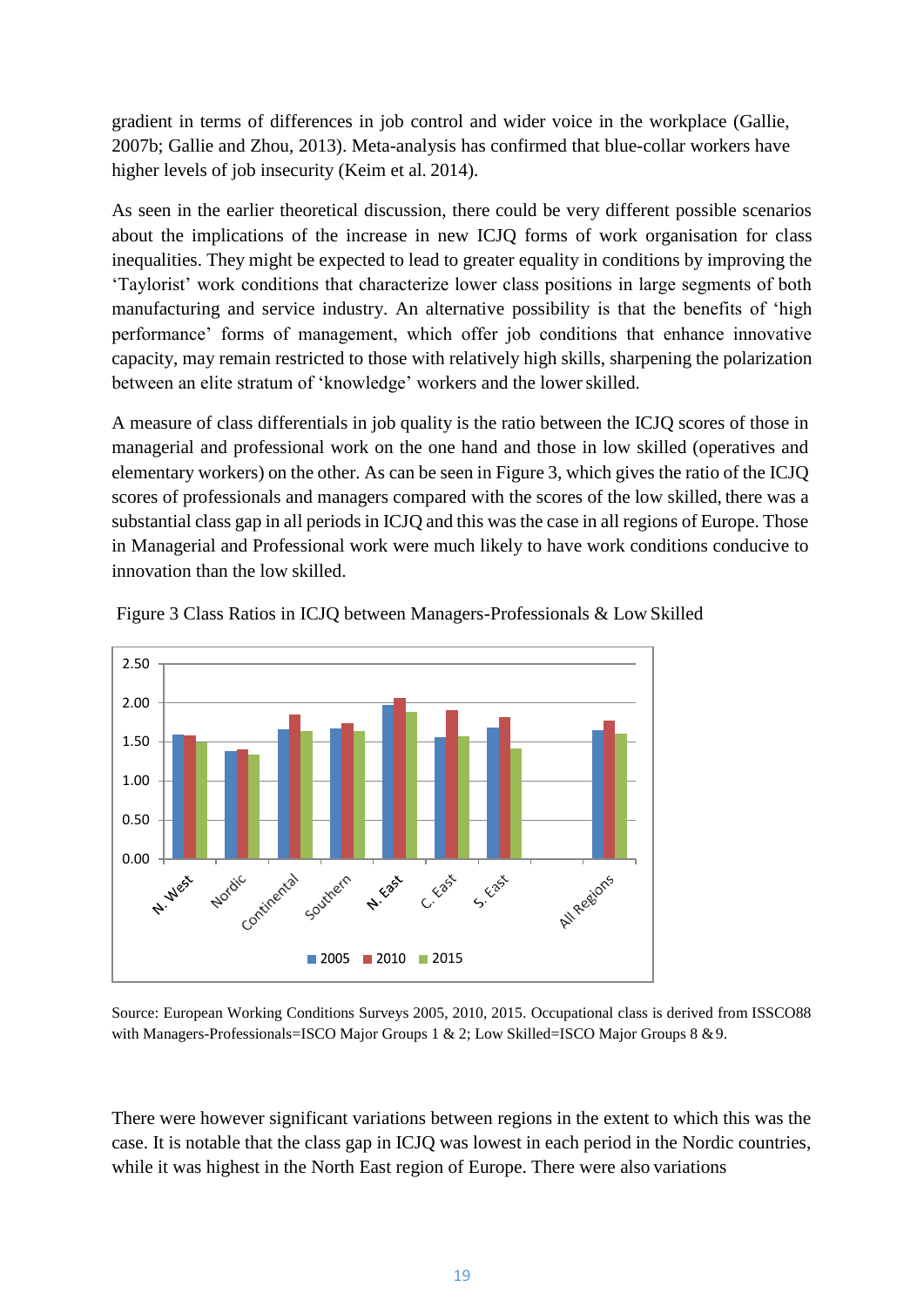over time. Overall, and in most regions, there was a rise in class inequality over the period of the economic crisis. In the subsequent period of economic recovery, however, differentials were reduced and returned to levels either similar to or lower than in the pre-crisis period.

Table 6 shows the statistical significance of these apparent trends through a regression analysis. It can be seen that, in the period 2005 to 2010, there is a significant negative coefficient for 'all regions' taken together, indicating a worsening in the relative position of the low skilled compared to managers and professionals. However, although all regions other than the North West also have a negative coefficient, this was significant only in the case of the Continental, Mediterranean and Central East regions. Moreover, comparing relative class positions with respect to ICJQ in 2015 with the pre-crisis situation in 2005, it can be seen that the growth of inequality had been reversed by 2015 in most of the regions affected. Once controls for individual and industry differences were taken into account, the only significant changes over the longer period were a relative improvement in the position of the low skilled in the North West and South East countries and a deterioration in the relative position of the low skilled in the Continental countries.

|                    | Year<br>2010<br>Interacti<br>on Coeffs |        | Year<br>2015<br>Interacti<br>on Coeffs |       | <b>Year 2015</b><br>Interactio<br>n Coeffs<br>with<br>controlo |        |
|--------------------|----------------------------------------|--------|----------------------------------------|-------|----------------------------------------------------------------|--------|
| North West         | 0.02                                   | n.s    | 0.16                                   | $(*)$ | 0.25                                                           | $***$  |
| Nordic             | $-0.04$                                | n.s.   | 0.12                                   | n.s.  | 0.09                                                           | n.s.   |
| Continental        | $-0.31$                                | $***$  | $-0.09$                                | n.s.  | $-0.11$                                                        | $\ast$ |
| Mediterranean      | $-0.16$                                | $\ast$ | 0.06                                   | n.s.  | $-0.02$                                                        | n.s.   |
| N. East            | $-0.01$                                | n.s.   | 0.14                                   | n.s.  | 0.09                                                           | n.s.   |
| C. East            | $-0.59$                                | ***    | 0.01                                   | n.s.  | $-0.05$                                                        | n.s.   |
| S. East            | $-0.10$                                | n.s.   | 0.50                                   | ***   | 0.41                                                           | $***$  |
|                    |                                        |        |                                        |       |                                                                |        |
| <b>All Regions</b> | $-0.22$                                | ***    | 0.04                                   | n.s   | 0.0                                                            | n.s.   |

Table 6 Change in ICJQ Differentials by Class 2005-15: Year 2010 & 2015 Interactions for Low Skilled Professionals relative to Managers-Professionals

Note: Source EWCS 2005, 2010, 2015. Interaction coefficients for employees, derived from separate regressions for each region (all years), with countries weighted by size. ). Significant positive coefficients indicate a reduction of differentials, significant negative coefficients indicate an increase. Sig:  $p<0.001=***$ ;  $p<0.01=**$ ;  $p<0.01=**$ ; p<0.10=(\*). Controls for age, sex, and industry structure. Unweighted Ns with controls: North West 5014; Nordic 9461; Continental 18479; Mediterranean 8622; N. East 5606; C. East 9984; S.East 3458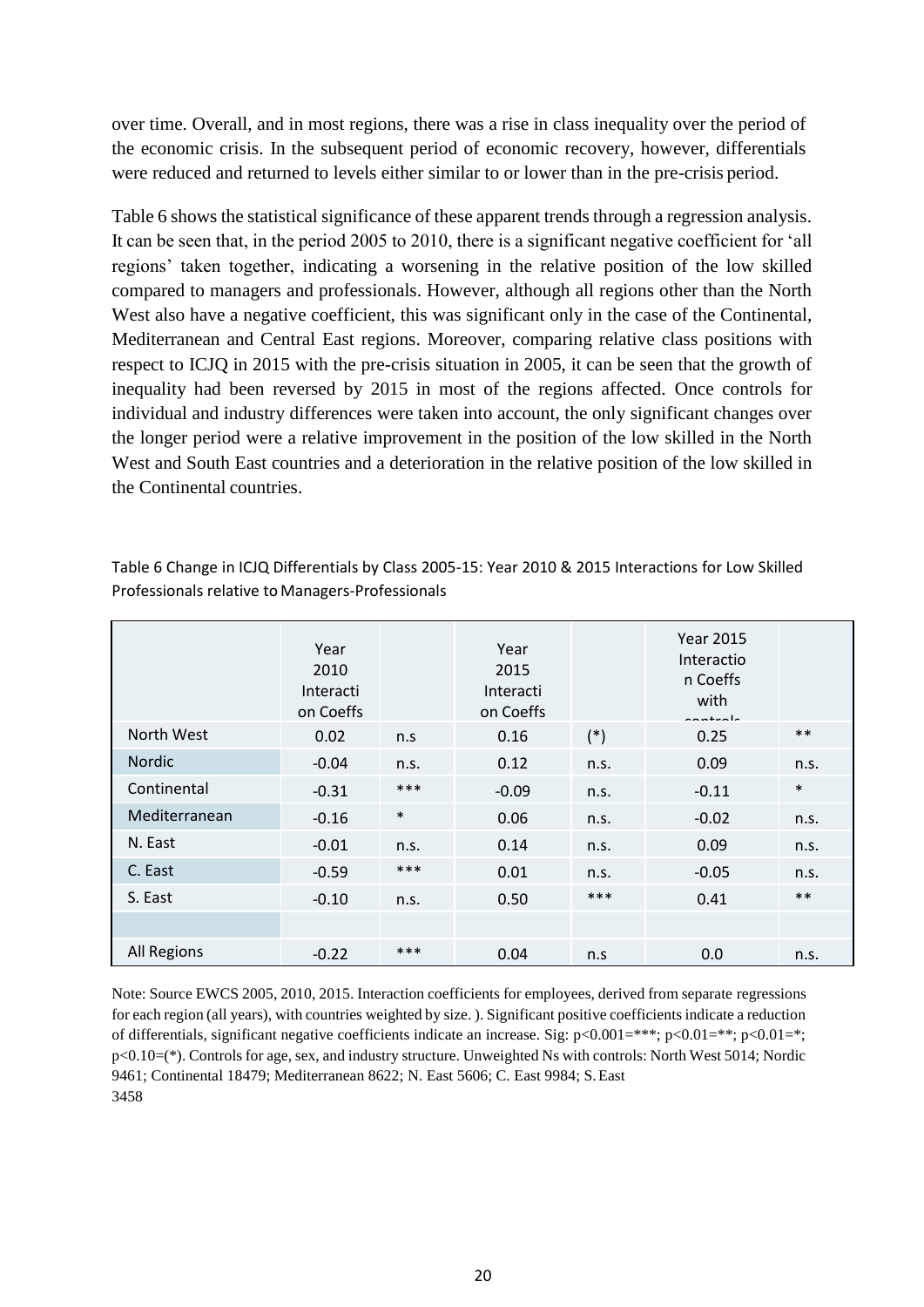In short, class inequalities in ICJQ grew worse over the period of the economic crisis but recovered in the subsequent period of economic growth, leaving class differentials generally unchanged over the period as a whole. Further examination of the data (not shown) indicates that the cyclical pattern was driven primarily by changes in the ICJQ of the low skilled, with their ICJQ scores declining in the period of the economic crisis and then rising in the subsequent period.

### *Gender*

While women are systematically disadvantaged with respect to pay, there is less evidence that they experience overall disadvantage in the non-pecuniary dimensions of work quality. Although they have poorer chances of career advancement than men, there is little difference between men and women with respect to task monotony and task discretion, and women tend to be advantaged with respect to work intensity, the safety of working conditions and working time quality (Smith, 2008; Fagan and Burchell, 2002; Green et al., 2013). How then did men and women compare with respect to the characteristics that constitute innovation- conducive job quality?

|                    |        | 2005 | 2010 | 2015 | Ch 2005-15 | Unw<br>td |
|--------------------|--------|------|------|------|------------|-----------|
| Northwest          | Male   | 3.13 | 3.20 | 3.35 | 0.22       | 2594      |
|                    | Female | 3.19 | 3.19 | 3.42 | 0.23       | 2852      |
| Nordic             | Male   | 3.53 | 3.53 | 3.52 | $-0.01$    | 4890      |
|                    | Female | 3.54 | 3.53 | 3.44 | $-0.10$    | 5595      |
| Continental        | Male   | 2.92 | 2.86 | 3.08 | 0.16       | 10331     |
|                    | Female | 2.86 | 2.87 | 3.02 | 0.16       | 10710     |
| Southern           | Male   | 2.57 | 2.76 | 2.63 | 0.06       | 4926      |
|                    | Female | 2.63 | 2.70 | 2.66 | 0.03       | 5132      |
| N. West            | Male   | 2.62 | 2.52 | 2.67 | 0.05       | 2534      |
|                    | Female | 2.81 | 2.80 | 2.87 | 0.06       | 2852      |
| C. East            | Male   | 2.53 | 2.72 | 2.61 | 0.08       | 5346      |
|                    | Female | 2.58 | 2.72 | 2.77 | 0.19       | 6615      |
| S. East            | Male   | 2.50 | 2.37 | 2.52 | 0.02       | 2027      |
|                    | Female | 2.53 | 2.38 | 2.48 | $-0.05$    | 2243      |
|                    |        |      |      |      |            |           |
| <b>All Regions</b> | Male   | 2.84 | 2.88 | 2.98 | 0.14       | 32648     |
|                    | Female | 2.86 | 2.88 | 2.99 | 0.13       | 37198     |

Table 7 Innovation-Conducive Job Quality (ICJQ) Scores by Sex2005-2015

Source: European Working Conditions 2005, 2010, 2015 (Employees).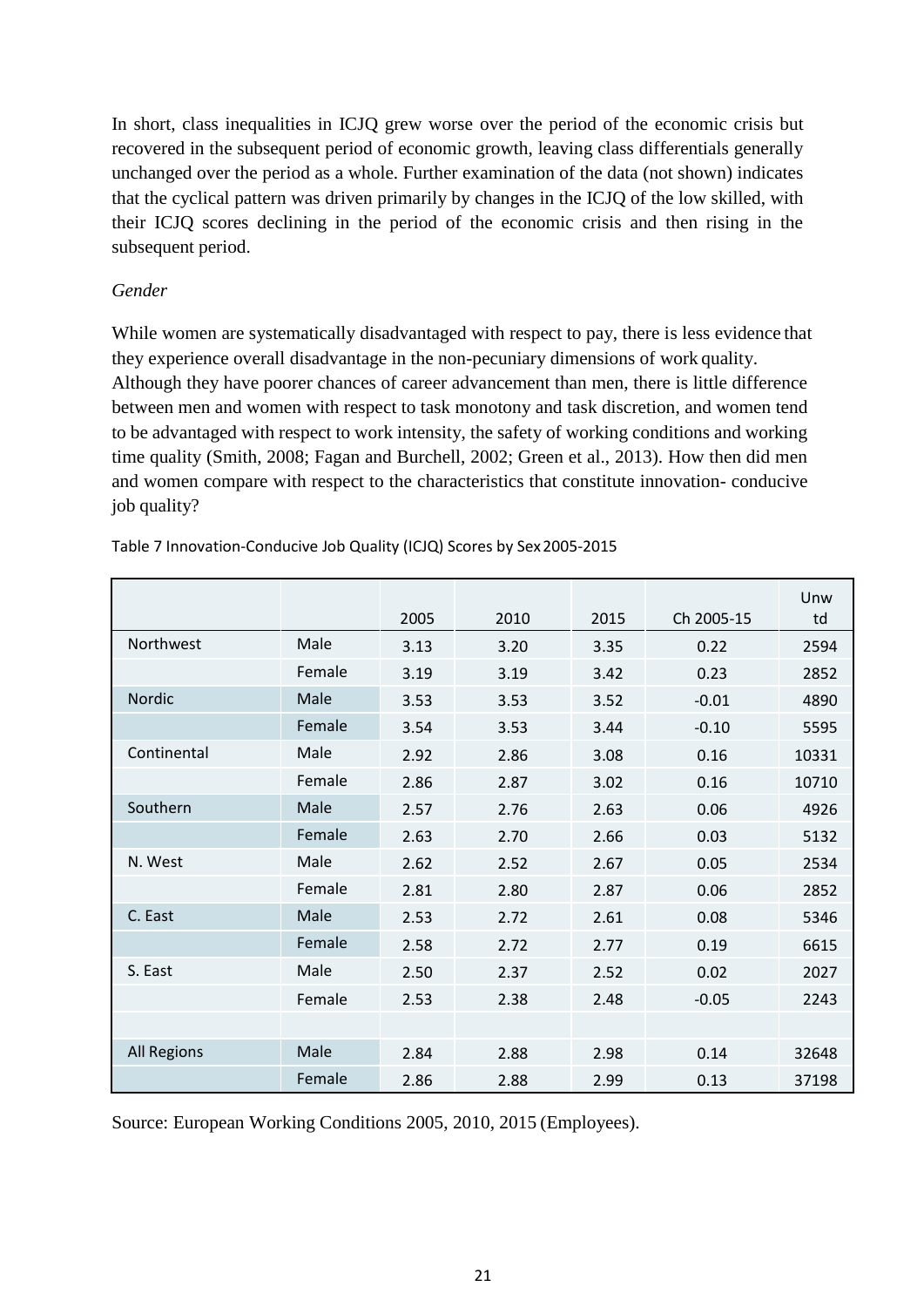As can be seen in Table 7, the differences in scores between men and women were very small in each of the three years both for all regions and generally within regions. Moreover, with the exception of the Nordic and South Eastern countries, both sexes experienced an increase in ICJQ jobs between 2005 and 2015.

The significance of changes in gender differences is shown in the regression analysis in Table 8. Overall, taking all regions together, there was no significant change in sex differentials with respect to ICJQ either in the period of the economic crisis or in the period of the recovery. Moreover, the picture remains the same when controls are introduced for age, class and industry. Sex differentials also remained unchanged in most regions. The exceptions are in the case of the Continental and South East countries, where there was some deterioration in women's relative position and the Central East countries where their position improved compared to men.

|                    | Year<br>2010<br>Interacti<br>on Coeffs |       | Year<br>2015<br>Interacti<br>on Coeffs |      | <b>Year 2015</b><br>Interactio<br>n Coeffs<br>with<br>مأمسهم مم |       |
|--------------------|----------------------------------------|-------|----------------------------------------|------|-----------------------------------------------------------------|-------|
| North West         | $-0.08$                                | n.s.  | 0.00                                   | n.s. | 0.06                                                            | n.s.  |
| Nordic             | $-0.02$                                | n.s.  | $-0.09$                                | n.s. | $-0.02$                                                         | n.s.  |
| Continental        | 0.07                                   | $(*)$ | 0.01                                   | n.s. | $-0.07$                                                         | $(*)$ |
| Mediterranean      | $-0.12$                                | n.s.  | $-0.03$                                | n.s. | 0.04                                                            | n.s.  |
| N. East            | 0.09                                   | n.s.  | 0.01                                   | n.s. | 0.00                                                            | n.s.  |
| C. East            | $-0.06$                                | n.s.  | 0.12                                   | n.s. | 0.18                                                            | $**$  |
| S. East            | $-0.01$                                | n.s.  | $-0.11$                                | n.s. | $-0.28$                                                         | $**$  |
|                    |                                        |       |                                        |      |                                                                 |       |
| <b>All Regions</b> | $-0.01$                                | n.s.  | $-0.02$                                | n.s. | $-0.01$                                                         | n.s.  |

Table 8 Table 5 Change in ICJQ Differentials by Sex 2005-15: Year 2010 & 2015 Interactions for Female Employees relative to Male Employees

Note: Source EWCS 2005, 2010, 2015. Interaction coefficients derived from separate regressions for employees for each region (all years), with countries weighted by size. Significant positive coefficients indicate a reduction of differentials, significant negative coefficients indicate an increase. Sig:  $p<0.001=***; p<0.01=**; p<0.05=*;$ p<0.10. ).. Sig: p<0.001=\*\*\*; p<0.01=\*\*; p<0.01=\*; p<0.10=(\*). Controls for age, class, and industry structure. Unweighted Ns with controls: North West 5014; Nordic 9461; Continental 18479; Mediterranean 8622; N. East 5606; C. East 9984; S. East 3458.

In general, the evidence suggests that men and women were equally likely to be in ICJQ jobs and that there was little change in their relative access to such jobs over the period 2005 to 2015.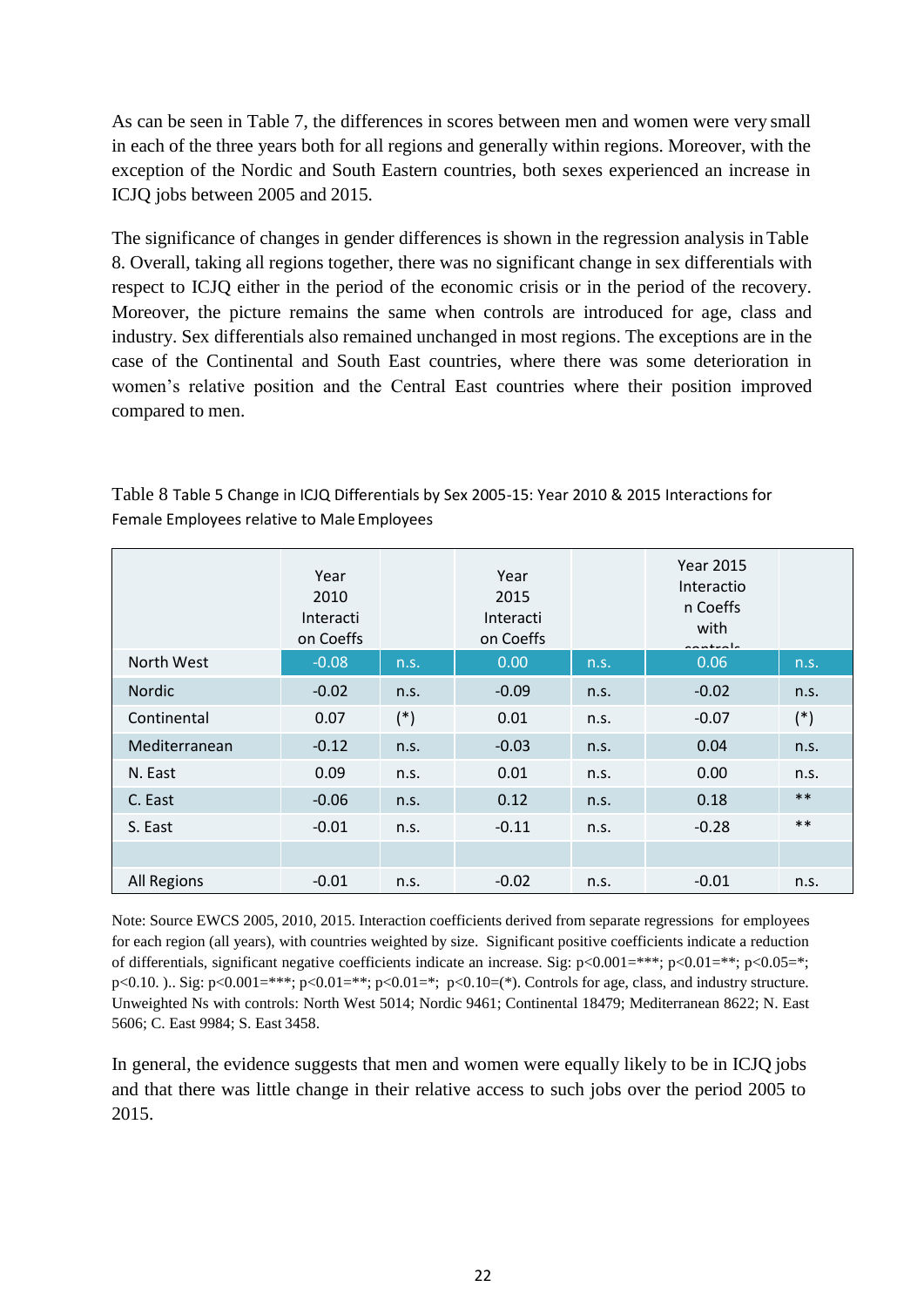#### *Age*

Concern about the quality of the working environment of different age groups has been influenced by two considerations. The first is an increased awareness that early labour market experiences may leave a long-lasting imprint on workers' careers (De Vreyer et al. 2000).

Access to jobs that encourage the generation and implementation of new ideas may then be important in affecting the longer-term attitudes to work of young employees. The second is the recognition that the sustainability of pension systems, given current demographic trends, requires an extension of working life. A longer working life raises the issue of the sustainability of work among older workers given current working conditions. Unless older employees are in jobs that encourage them to develop their skills and make an active contribution to workplace change, they are likely to become increasingly marginalised in an economy driven by increasingly rapid technological change. Previous research has shown that both young and older workers suffer from distinctive disadvantages in employment: younger workers experience particularly high levels of work intensity, poorer physical work conditions and less contractual security than prime-aged workers, while older workers are less likely to have employers willing to invest in their training (Eurofound, 2012). Did such disadvantages translate into poorer access for young and older workers to innovationconducive jobs?

To assess the trends with respect to innovative-conducive job quality (ICJQ), employees have been grouped into four age categories: those under 25, those aged between 25 and 34, those aged between 35 and 49 and those aged 50 or older. Table 9 shows that in all regions young workers were much less likely to be in innovation-conducive jobs than prime aged employees (35-49 years olds). However, in the North West, Continental, the Central East and South East regions young adults (under 25) benefited from an increase of ICJQ over the period 2005 to 2010 and, in all regions other than the Nordic and the South East, older workers (aged 50+) also experienced an increase.

With respect to employees under the age of 25, the interaction analysis, both with and without controls, confirms that there was some overall tendency towards convergence with the ICJQ scores of prime-aged workers (Table 10). However, this overall effect was driven largely by developments in the North West and (without compositional controls) in the Continental regions. In most regions, there was no significant change in the relative position of young workers compared to prime-aged workers.

Finally, as can be seen in Table 11, there was some indication that, taking all regions together, the relative position of older workers (50+) may have declined a little during the period of economic recession (2005 to 2010) but this decline was reversed in the subsequent period of recovery. Within regions the general picture is of no change, with two exceptions. In both the Continental and Mediterranean countries, taking account of compositionalfactors, the position of older workers improved compared to that of prime aged workers, an improvement that occurred in the period of the economic recovery.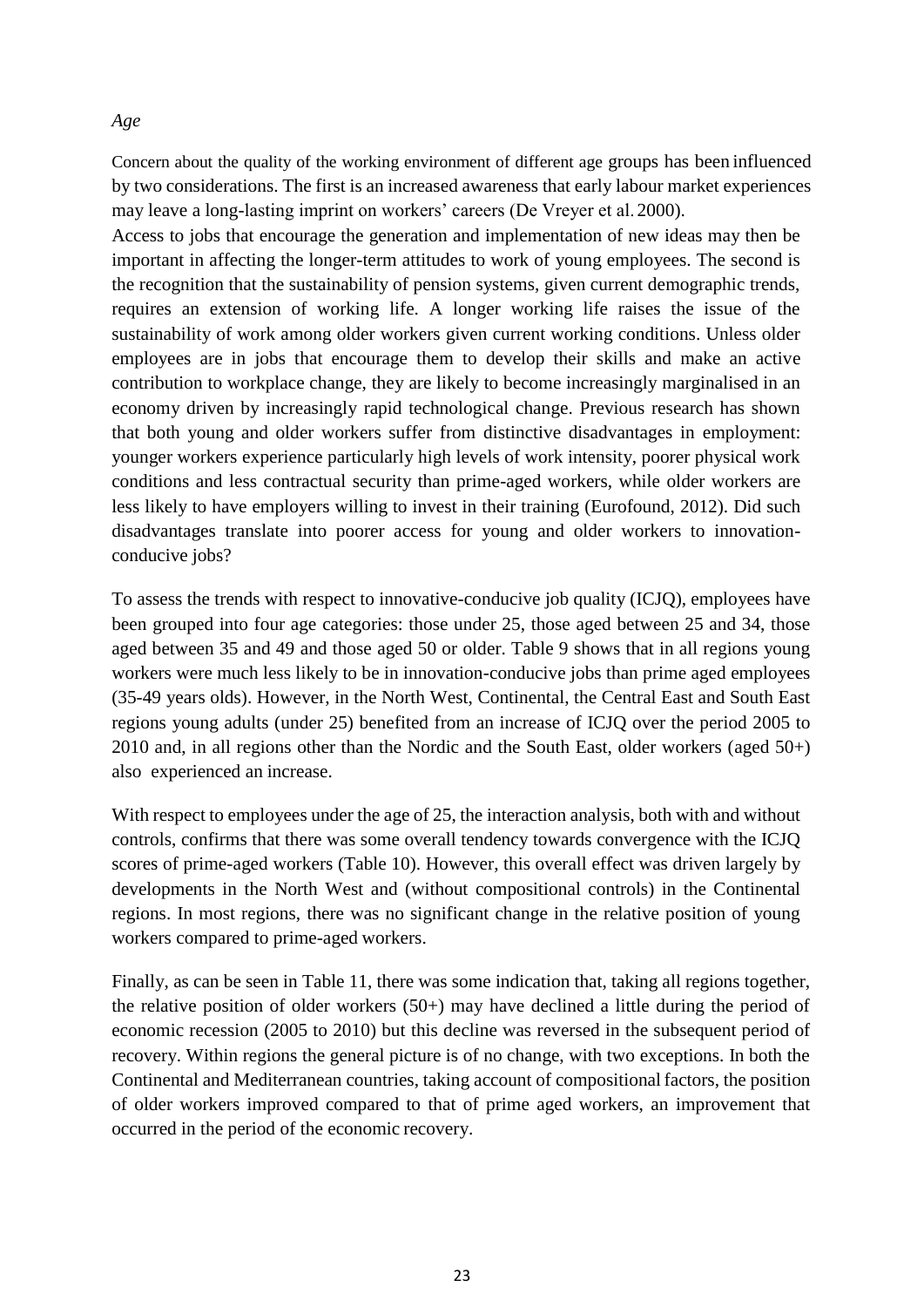| Table 9 Innovation-Conducive Job Quality (ICJQ) Scores by Age |  |  |
|---------------------------------------------------------------|--|--|
|---------------------------------------------------------------|--|--|

|                    |          |      |      |      | Change  |      |
|--------------------|----------|------|------|------|---------|------|
|                    |          | 2005 | 2010 | 2015 | 2005-15 | Ν    |
| North West         | under 25 | 2.66 | 2.80 | 3.00 | 0.34    | 554  |
|                    | 25-34    | 3.25 | 3.22 | 3.52 | 0.27    | 1232 |
|                    | 35-49    | 3.31 | 3.34 | 3.47 | 0.16    | 2181 |
|                    | $50+$    | 3.14 | 3.16 | 3.34 | 0.19    | 1480 |
| Nordic             | under 25 | 2.89 | 2.84 | 2.88 | 0.00    | 831  |
|                    | 25-34    | 3.51 | 3.55 | 3.40 | $-0.10$ | 1949 |
|                    | 35-49    | 3.64 | 3.63 | 3.62 | $-0.02$ | 3950 |
|                    | $50+$    | 3.60 | 3.65 | 3.54 | $-0.05$ | 3756 |
| Continental        | under 25 | 2.47 | 2.51 | 2.75 | 0.28    | 1664 |
|                    | 25-34    | 2.98 | 2.87 | 3.07 | 0.09    | 4746 |
|                    | 35-49    | 2.97 | 2.97 | 3.08 | 0.11    | 9011 |
|                    | $50+$    | 2.88 | 2.83 | 3.08 | 0.20    | 5622 |
| Mediterrane        | under 25 | 2.14 | 2.43 | 2.10 | $-0.05$ | 1289 |
|                    | 25-34    | 2.60 | 2.73 | 2.56 | $-0.04$ | 3446 |
|                    | 35-49    | 2.72 | 2.81 | 2.70 | $-0.02$ | 5629 |
|                    | $50+$    | 2.65 | 2.70 | 2.71 | 0.07    | 3567 |
| N. East            | under 25 | 2.64 | 2.91 | 2.55 | $-0.10$ | 456  |
|                    | 25-34    | 2.83 | 2.85 | 2.87 | 0.04    | 1347 |
|                    | 35-49    | 2.75 | 2.54 | 2.88 | 0.14    | 2474 |
|                    | $50+$    | 2.59 | 2.60 | 2.69 | 0.09    | 2309 |
| C. East            | under 25 | 2.16 | 2.40 | 2.47 | 0.31    | 268  |
|                    | 25-34    | 2.63 | 2.91 | 2.84 | 0.21    | 992  |
|                    | 35-49    | 2.60 | 2.73 | 2.74 | 0.14    | 1787 |
|                    | $50+$    | 2.56 | 2.57 | 2.58 | 0.02    | 1283 |
| S. East            | under 25 | 2.37 | 2.36 | 2.44 | 0.08    | 266  |
|                    | 25-34    | 2.55 | 2.43 | 2.63 | 0.08    | 925  |
|                    | 35-49    | 2.52 | 2.36 | 2.51 | $-0.01$ | 1820 |
|                    | $50+$    | 2.54 | 2.32 | 2.45 | $-0.10$ | 1259 |
| <b>All Regions</b> | under 25 | 2.41 | 2.56 | 2.71 | 0.30    | 5835 |
|                    | 25-34    | 2.89 | 2.90 | 3.01 | 0.12    | 1637 |
|                    | 35-49    | 2.93 | 2.96 | 3.01 | 0.08    | 5008 |
|                    | $50+$    | 2.89 | 2.86 | 3.00 | 0.11    | 2142 |
|                    |          |      |      |      |         |      |

Source: European Working Conditions Surveys (EWCS) 2005, 2010,2015. Employees.

While changes in age related differences in ICJQ were relatively modest in most European regions, overall there is no evidence of polarization. In most regions, the position of younger employees remained unchanged. Similarly, there were no regions in which the position of older workers grew worse and in two regions it improved.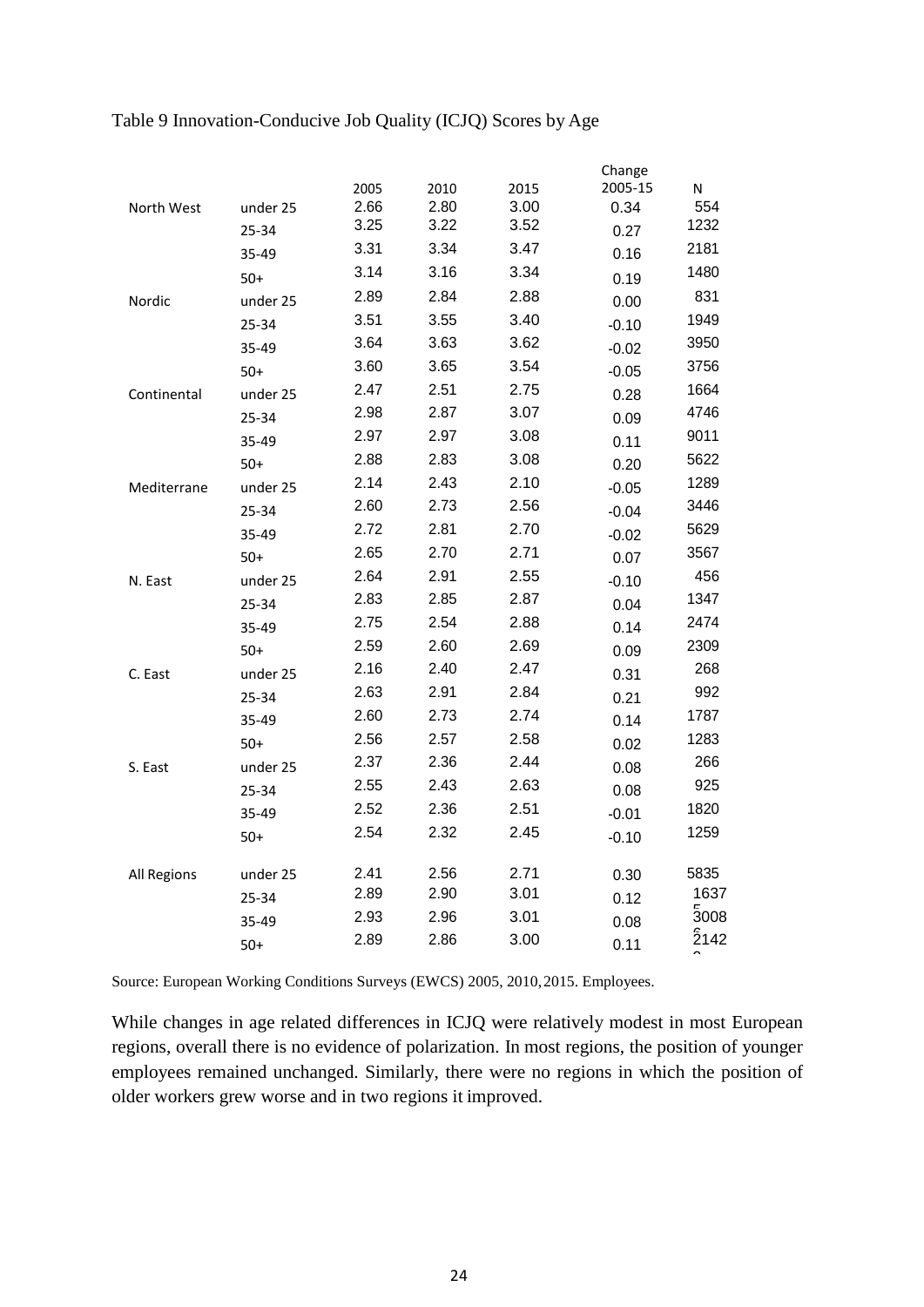Table 10 Change in ICJQ Differentials by Age 2005-15: Year 2010 & 2015 Interactions for under 25s (ref aged 35-49)

|                    | <b>Year 2010</b><br><b>Interactio</b><br>n Coeffs |        | <b>Year 2015</b><br><b>Interactio</b><br>n Coeffs |        | <b>Year 2015</b><br><b>Interactio</b><br>n Coeffs<br>with<br>controle |       |
|--------------------|---------------------------------------------------|--------|---------------------------------------------------|--------|-----------------------------------------------------------------------|-------|
| North West         | 0.11                                              | n.s    | 0.17                                              | $\ast$ | 0.26                                                                  | $***$ |
| Nordic             | $-0.03$                                           | n.s.   | 0.02                                              | n.s.   | 0.03                                                                  | n.s.  |
| Continental        | 0.03                                              | n.s.   | 0.17                                              | $(*)$  | 0.04                                                                  | n.s   |
| Mediterranean      | 0.20                                              | $\ast$ | $-0.02$                                           | n.s.   | $-0.02$                                                               | n.s.  |
| N. East            | 0.47                                              | n.s.   | $-0.24$                                           | n.s.   | $-0.03$                                                               | n.s.  |
| C. East            | 0.11                                              | n.s    | 0.17                                              | n.s.   | 0.29                                                                  | n.s   |
| S. East            | 0.15                                              | n.s.   | 0.09                                              | n.s.   | $-0.01$                                                               | n.s.  |
|                    |                                                   |        |                                                   |        |                                                                       |       |
| <b>All Regions</b> | 0.13                                              | $***$  | 0.22                                              | ***    | 0.18                                                                  | ***   |

Note: Source EWCS 2005, 2010, 2015. Coefficients derived from separate regressions for employees for each region (all years), with countries weighted by size. Significant positive coefficients indicate a reduction of differentials, significant negative coefficients an increase. Sig:  $p<0.001***$ ;  $p<0.01**$ ;  $p<0.05=$ ;  $p<0.10$ . Controls for sex, class composition, contract status and industry structure. Unweighted Ns with controls: North West 5014; Nordic 9461; Continental 18479; Mediterranean 8622; N. East 5606; C. East 9984; S. East 3458.

Table 11 Change in ICWE Differentials by Age 2005-15: Year 2010 & 2015 Interactions for employees aged 50+ (ref aged 35-49)

|                    | Year<br>2010<br>Interactio<br>n Coeffs |       | Year<br>2015<br>Interactio<br>n Coeffs |        | <b>Year 2015</b><br>Interactio<br>n Coeffs<br>with<br>controle |        |
|--------------------|----------------------------------------|-------|----------------------------------------|--------|----------------------------------------------------------------|--------|
| North West         | $-0.01$                                | n.s.  | 0.03                                   | n.s.   | $\mathbf 0$                                                    | n.s.   |
| Nordic             | $-0.07$                                | n.s.  | $-0.03$                                | n.s.   | $-0.04$                                                        | n.s.   |
| Continental        | $-0.06$                                | n.s.  | 0.09                                   | $\ast$ | 0.09                                                           | $\ast$ |
| Mediterranean      | $-0.03$                                | n.s.  | 0.09                                   | n.s.   | 0.15                                                           | $\ast$ |
| N. East            | 0.22                                   | n.s.  | $-0.05$                                | n.s.   | 0.01                                                           | n.s.   |
| C. East            | $-0.13$                                | n.s.  | $-0.13$                                | n.s.   | $-0.09$                                                        | n.s.   |
| S. East            | $-0.06$                                | n.s.  | $-0.09$                                | n.s.   | $-0.15$                                                        | n.s.   |
|                    |                                        |       |                                        |        |                                                                |        |
| <b>All Regions</b> | $-0.06$                                | $(*)$ | 0.03                                   | n.s.   | 0.03                                                           | n.s.   |

Note: Source EWCS 2005, 2010, 2015. Coefficients derived from separate regressions for each region (all years), with countries weighted by size. Significant positive coefficients indicate a reduction of differentials, significant negative coefficients an increase. Sig: p<=0.001=\*\*\*; p<=0.01=\*\*; p<=0.05=\*; p<=0.10. Controls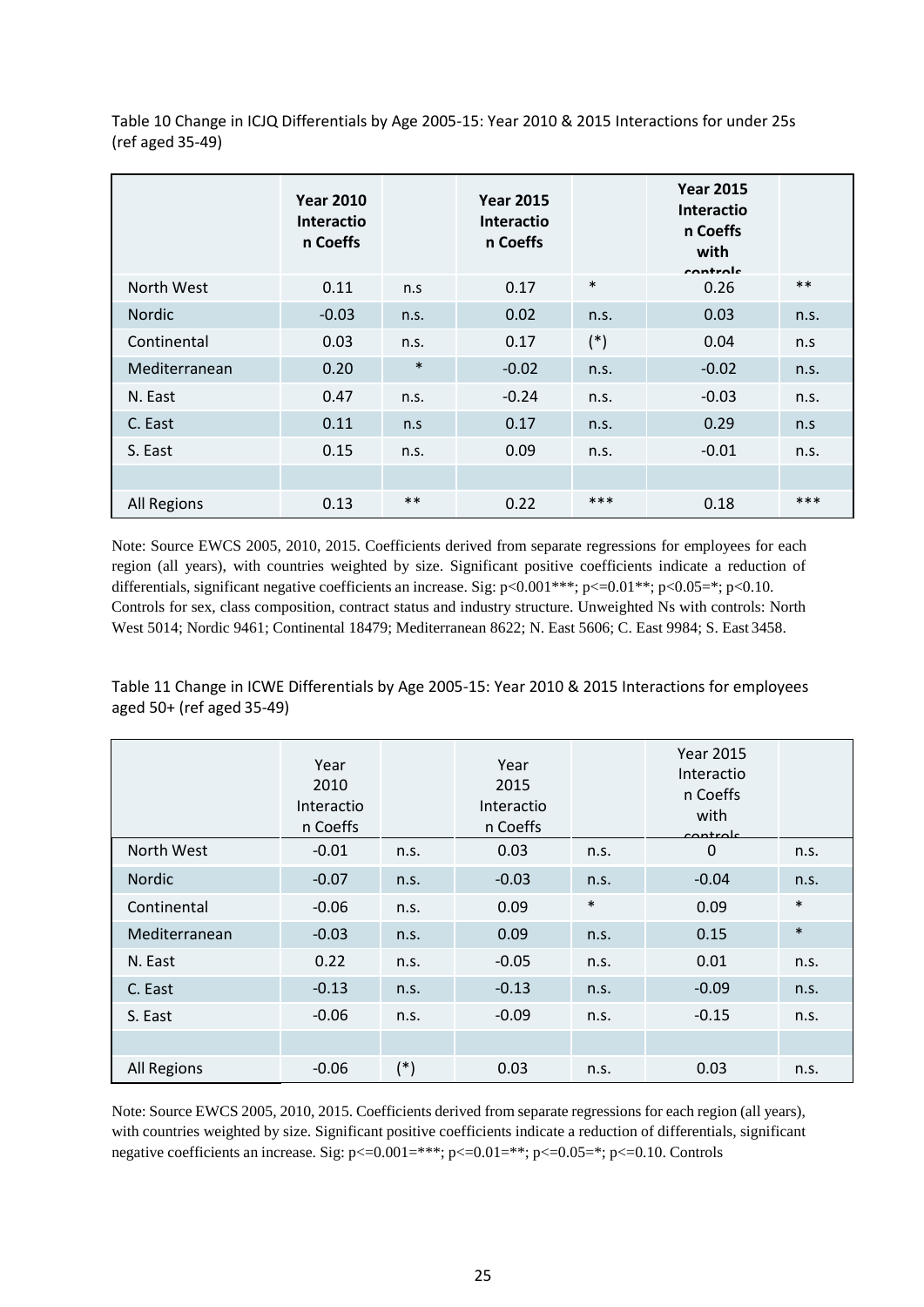for sex, class composition, and industry structure. Unweighted Ns with controls: North West 5014; Nordic 9461; Continental 18479; Mediterranean 8622; N. East 5606; C. East 9984; S. East 3458.

#### *Contract Status*

With the growth of flexibility theories from the 1990s, the disadvantages associated with contract status have been central to discussions about social divisions in the workforce (Rosenberg, 1989; Beatson, 1995; Kalleberg, 2011). Some scenarios have envisaged increased polarization predominantly around the lines of standard and non-standard contracts. The position of temporary workers, as a marginal or peripheral workforce, has been particularly salient in this respect. Arguably, the improvement in the work and employment conditions of the core of permanent employees is made possible through the existence of a growing category of temporary workers that can be used to bear the costs of market uncertainty. Although trend data is still scarce, evidence on job quality suggests that temporary workers suffer from cumulative disadvantage, although its extent varies between countries (OECD, 2017).

Table 12 Innovation-Conducive Job Quality (ICJQ) Scores among Permanent and Temporary Employees 2005-2015

|                    |           | 2005 | 2010 | 2015 | Ch 2005-<br>15 | Unw<br>td |
|--------------------|-----------|------|------|------|----------------|-----------|
| N. West            | Permanent | 3.31 | 3.30 | 3.45 | 0.14           | 4082      |
|                    | Temporary | 3.21 | 2.93 | 3.23 | 0.02           | 460       |
| <b>Nordic</b>      | Permanent | 3.61 | 3.60 | 3.60 | $-0.01$        | 9036      |
|                    | Temporary | 3.19 | 3.15 | 2.83 | $-0.36$        | 998       |
| Continental        | Permanent | 2.98 | 2.97 | 3.15 | 0.17           | 17952     |
|                    | Temporary | 2.38 | 2.32 | 2.54 | 0.16           | 1970      |
| Mediterranea       | Permanent | 2.75 | 2.90 | 2.86 | 0.11           | 6869      |
|                    | Temporary | 2.23 | 2.25 | 2.17 | $-0.06$        | 1703      |
| N. East            | Permanent | 2.79 | 2.75 | 2.84 | 0.05           | 5630      |
|                    | Temporary | 2.36 | 2.22 | 2.36 | 0.00           | 630       |
| C. East            | Permanent | 2.67 | 2.84 | 2.84 | 0.17           | 9483      |
|                    | Temporary | 2.25 | 2.36 | 2.39 | 0.14           | 1848      |
| S. East            | Permanent | 2.56 | 2.40 | 2.56 | 0.00           | 3573      |
|                    | Temporary | 2.26 | 2.22 | 2.44 | 0.18           | 448       |
|                    |           |      |      |      |                |           |
| <b>All Regions</b> | Permanent | 2.96 | 3.00 | 3.12 | 0.16           | 56625     |
|                    | Temporary | 2.49 | 2.39 | 2.45 | $-0.04$        | 8057      |

Source: EWCS 2005, 2010, 2015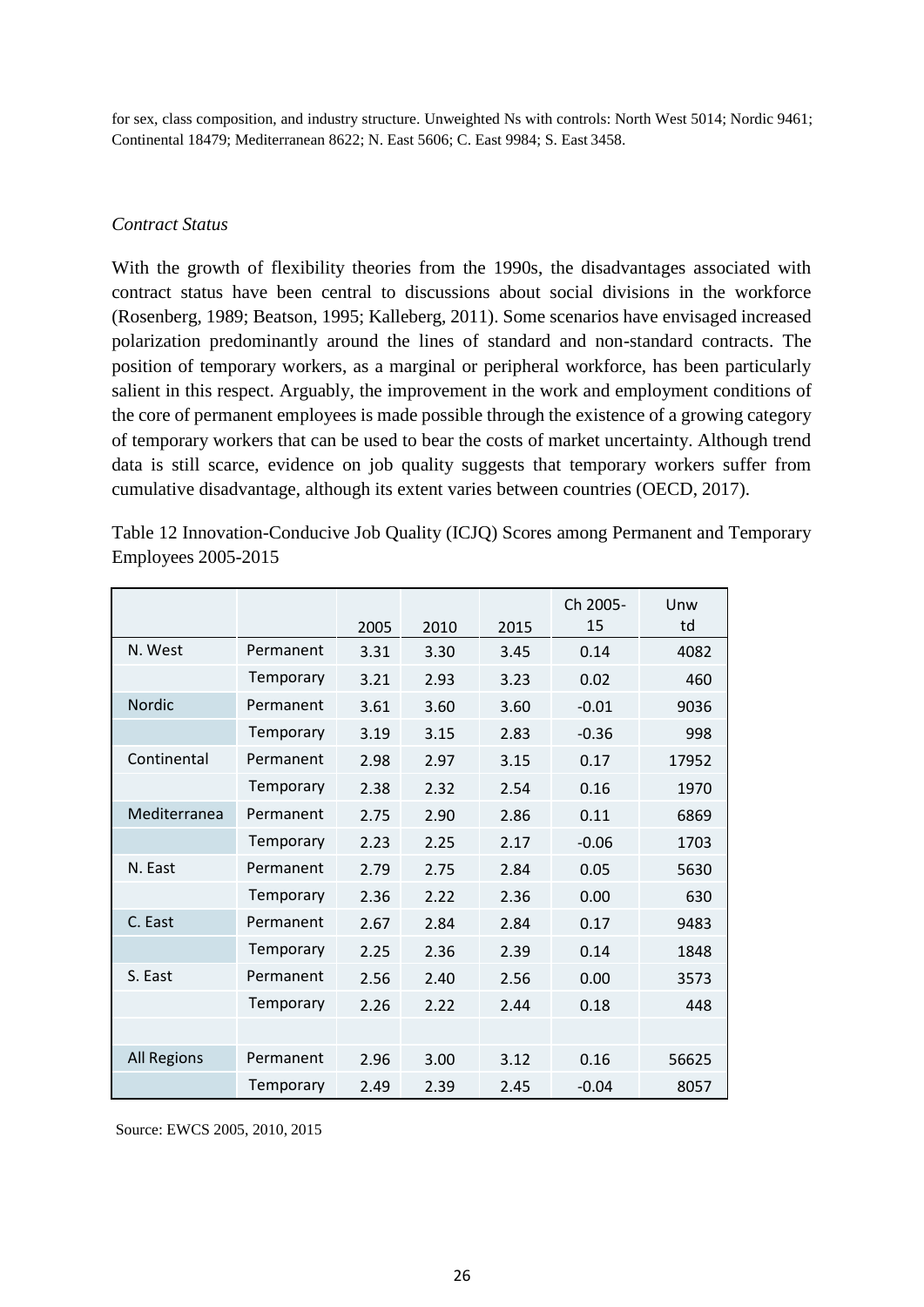It can be seen in Table 12 that temporary workers indeed had substantially lower innovationconducive job quality scores than permanent employees, both overall, taking all regions together, and in each separate region at each point in time. This was not only due to their greater insecurity. A more detailed analysis (not shown) confirmed that, with the single exception of the South East region in 2010, temporary workers were still disadvantaged relative to permanent in all regions and in all years when security was excluded from the index. The pattern then is one of systematic disadvantage for temporary workers.

Turning to the trends over time, it is notable that permanent employees did not see a decline in their level of ICJQ between 2005 and 2010 either in the EU overall or in five of the seven regions, despite the economic crisis. Indeed, in the Mediterranean and Central East countries, their ICJQ scores rose considerably. The only regions where there was some decline in the ICJQ scores of permanent employees were the North East and South East. In contrast, temporary workers experienced a decline in their ICJQ scores both overall and in five of the regions (the exceptions being the Mediterranean and Central East countries).

The changes in the position of temporary workers relative to permanent employees that were statistically significant can be seen in Table 13. Apart from in South Eastern Europe, the coefficients are uniformly negative, indicating a deterioration over time in the position of temporary workers relative to those in regular jobs. However, although the negative effect for temporary workers is highly significant for all regions taken together, it is only significant for the North West, the Nordic and the Mediterranean countries when the regions are considered separately. The timing of the deterioration of the relative position of temporary workers varied between regions. It was relatively continuous across time in the Mediterranean countries, but primarily in the period of the economic crisis in the North West and primarily in the period of economic recovery in the Nordic countries. Further examination of the data (not shown) reveals that the increased differential in ICJQ between permanent and temporary workers was driven in the North West countries primarily by an improvement in the level of ICJQ among those in permanent jobs, while there was little change in that of temporary workers. In the Nordic and Mediterranean countries, however, polarization was accentuated by a declining level of ICJQ among temporary workers.

Additional analyses (not shown) also reveal that a considerable part of the deterioration of the position of temporary workers can be attributed to their growing insecurity. Temporary work has been depicted variously as offering a bridge into better work or a trap into extended labour market insecurity. However, over this period at least it appears to have become increasingly experienced as a source of entrapment. If security is excluded from the index of innovationconducive job quality, the deterioration in temporary workers' relative position between 2005 and 2015, when other factors are controlled, is still evident when all regions are taken together, as well as for the North West and Nordic countries taken separately. But there is a sharp reduction both in the coefficients (approximately halved) and in significance levels. In the Mediterranean countries, moreover, the whole of the increase in disadvantage of temporary workers in innovation-conducive job quality can be accounted for by their increased insecurity.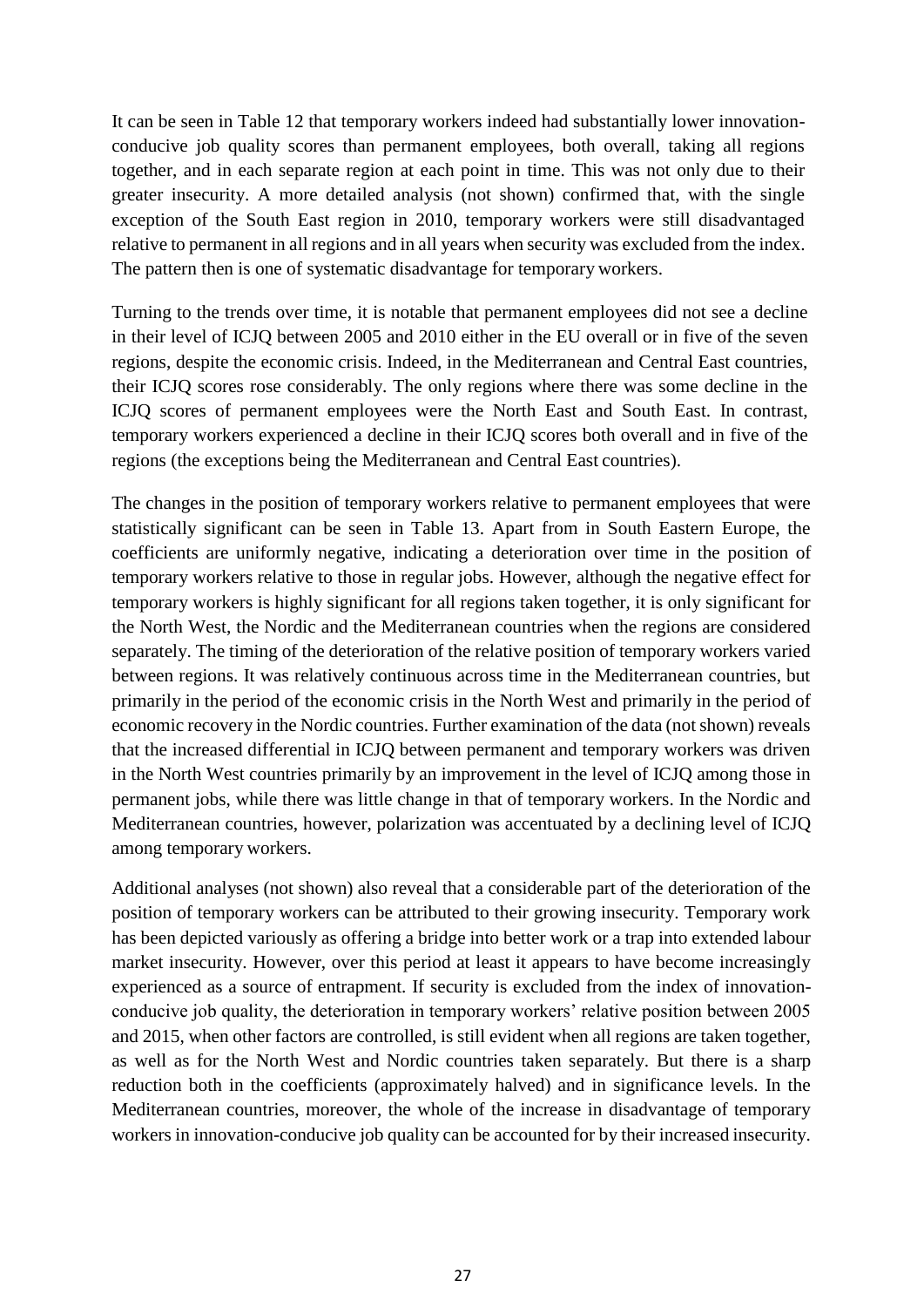|                    | Year<br>2010<br>Interacti<br>on Coeffs |        | Year<br>2015<br>Interacti<br>on Coeffs |       | Year<br>2015<br>Interacti<br>on Coeffs<br>with |        |
|--------------------|----------------------------------------|--------|----------------------------------------|-------|------------------------------------------------|--------|
| N. West            | $-0.27$                                | $***$  | $-0.12$                                | n.s.  | $-0.36$                                        | ***    |
| <b>Nordic</b>      | $-0.05$                                | n.s.   | $-0.36$                                | $***$ | $-0.35$                                        | $**$   |
| Continental        | $-0.06$                                | n.s.   | $-0.02$                                | n.s.  | $-0.05$                                        | n.s.   |
| Mediterranea       | $-0.15$                                | $\ast$ | $-0.18$                                | $***$ | $-0.15$                                        | $\ast$ |
| N. East            | $-0.11$                                | n.s.   | $-0.06$                                | n.s.  | $-0.04$                                        | n.s.   |
| C. East            | $-0.06$                                | n.s.   | $-0.03$                                | n.s.  | $-0.01$                                        | n.s.   |
| S. East            | 0.13                                   | n.s.   | $-0.01$                                | n.s.  | 0.03                                           | n.s.   |
|                    |                                        |        |                                        |       |                                                |        |
| <b>All Regions</b> | $-0.14$                                | $***$  | $-0.19$                                | $***$ | $-0.20$                                        | ***    |

Table 13 Contract Differentials in Innovation-Conducive Job Quality (ICJQ): Year Interactions for temporary

Note: Source EWCS 2005, 2010, 2015. Coefficients derived from separate regressions for each region (all years), with countries weighted by size. Significant positive coefficients indicate a reduction of differentials, significant negative coefficients an increase. Sig:  $p \le 0.001 = ***$ ;  $p \le 0.01 = **$ ;  $p \le 0.05 = **$ ;  $p \le 0.10$ . Controls for age, sex, class composition and industry structure. Unweighted Ns with controls: North West 5014; Nordic 9461; Continental 18479; Mediterranean 8622; N. East 5606; C. East 9984; S. East 3458.

Overall, the relative position of employees on temporary contracts deteriorated over both periods. The growing insecurity of temporary workers was a major, although generally not the only, factor underlying their increasing disadvantage.

#### **Conclusion**

There has been a growing literature that has argued that, in advanced economies, employers are seeking to improve aspects of job quality in the interest of greater productivity and innovation. But there has been little examination of the extent to which jobs with these features are distributed across the workforce and whether they tend to accentuate previous divisions between relatively advantaged and disadvantaged categories of worker or reduce such inequalities in work quality. This working paper addresses this issue focusing on a particular subset of job quality characteristics that have been cited as favouring greater motivation and capacity among employees to develop new ideas and to cooperate in innovative changes to work processes. These characteristics are task control (or control over the immediate job task), the ability to use initiative in work, formal and informal learning opportunities and job security. Indicators of these characteristics were used to construct a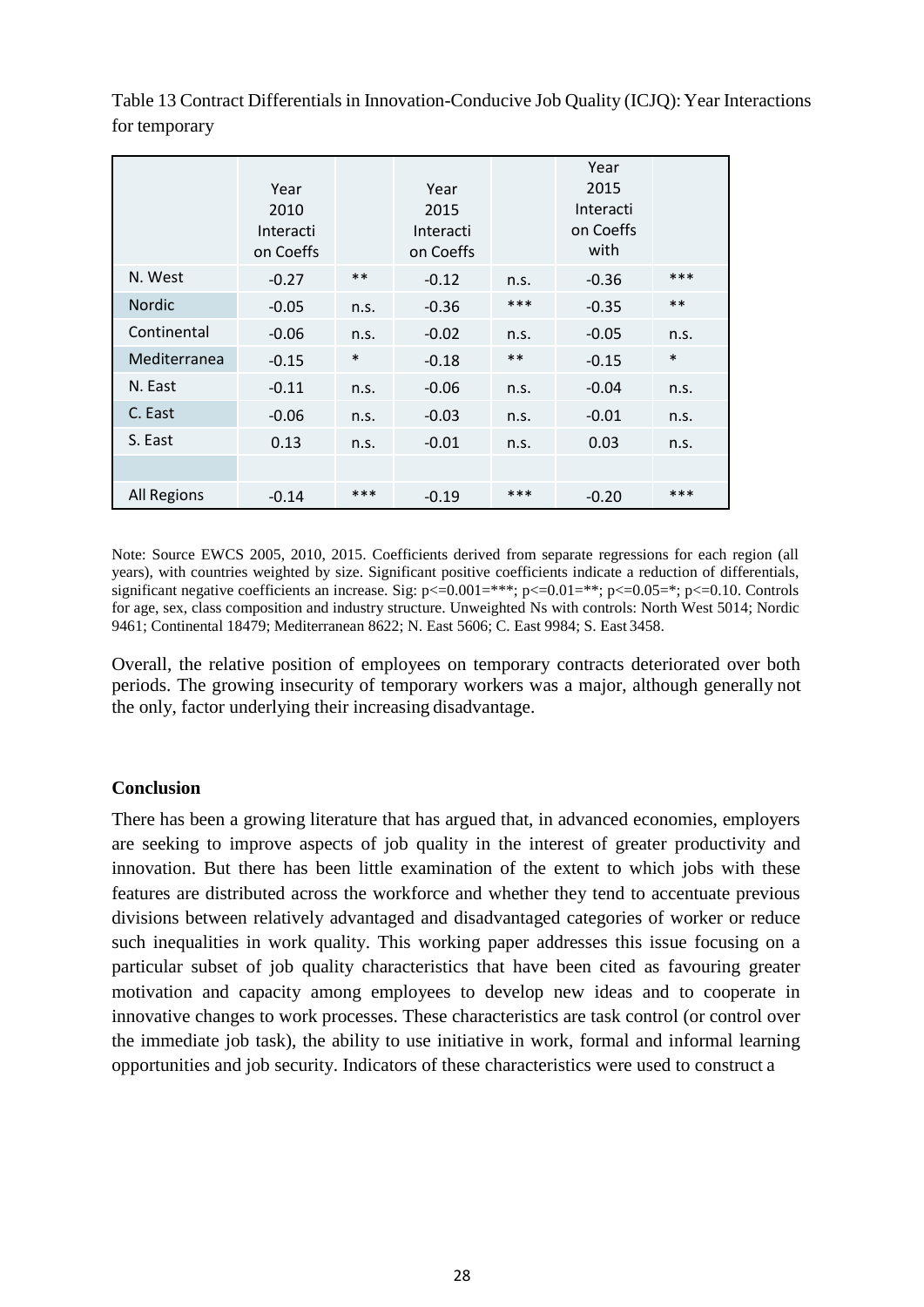measure of overall 'innovation-conducive job quality' (ICJQ) that was shown to correlate not only with measures of motivation but also with reports of innovative work behaviour and of innovation in work organizations. The measure was then used to assess changes in distributional effects between 2005 and 2010 with respect to European region, occupational class, gender, age and contract status.

There was confirmation for the view that such jobs were becoming increasingly prevalent in the overall European workforce in the period 2005 to 2010. They increased both during the economic crisis and, even more significantly, in the period of economic recovery. The patterns at the regional level were diverse. There was an overall growth of such jobs between 2005 and 2010 in the North West, the Continental, the Mediterranean and Central East countries. The only evidence for a significant decline of such jobs was in South East Europe over the period of the economic crisis (although this effect had disappeared by 2015) and in the Nordic countries (if one controlled for changes in workforce composition). The regions differed substantially however in the prevalence of jobs with innovation-conducive job quality. In each time period, they were most common in the Nordic countries and least common in the South East countries. A notable finding of the analysis, however, is that there was a degree of regional convergence between 2005 and 2015, with a reduction of the gap between the Nordic and several other regions. This convergence was evident both for the other EU-15 regions and for the Central East countries.

Turning to potential sources of difference between employees related to personal characteristics, it is notable that there was no evidence that women were generally less likely to be in jobs with innovation-conducive job quality than men. This lack of difference was already evident in 2005 and it remained unchanged across the period up to 2015. It is the case for all regions with respect to the unadjusted sex differences. However, if account is taken of workforce composition in terms of age, class and industry sector, there was a deterioration in women's relative position with respect to men in the South East countries (and at a marginal level of significance in the Continental countries), and an improvement of their relative position in the Central East countries. The general lack of differences by sex in innovationconduce job quality is perhaps surprising given the evidence of the disadvantage women experience with respect to pay and career opportunities. But it is consistent with other evidence on the lack of gender differences in intrinsic job quality (OECD, 2017). It may be related to the fact that women are more likely to be in jobs where the very nature of the work involves direct interaction with other people (pupils, people in need of care, customers). The unpredictability of such interpersonal work is likely to favour significant discretion to the employee.

With respect to age, younger workers were systematically disadvantaged with respect to innovation conducive job quality in comparison to prime aged workers. The analysis indicated that younger workers (under 25 year olds) improved their position between 2005 and 2015 relative to prime aged workers (35 to 49 year olds) in the European regions taken as a whole, but the trend largely reflected improvements in the North West and Continental countries. In most regions, there was no change in the disadvantage experienced by younger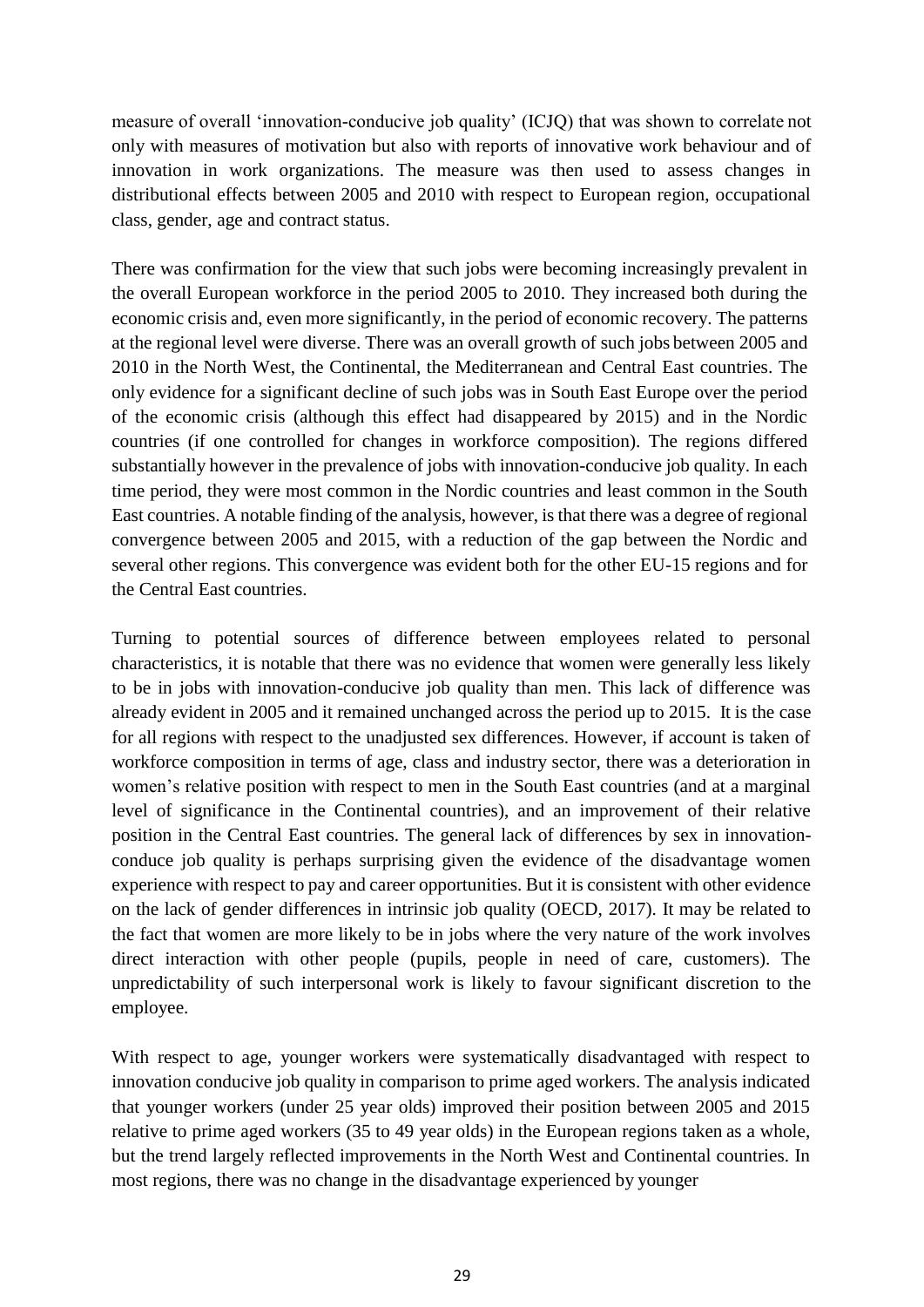workers. Older workers' access to ICJQ jobs was also lower than that of prime aged workers (although the difference was considerably less marked than for younger workers). Moreover, their disadvantage also remained largely unchanged over the period, although there was some improvement in the Continental and in the Mediterranean countries (once changes in workforce composition were taken into account). While there are plausible arguments as to why one might expect relatively young and old workers to be vulnerable to a deterioration in their work conditions both in periods of economic crisis and of rapid technological change, there may be offsetting factors. Changes in both the level and content of education may increase the value of young employees to employers and the prolongation of careers of those above the age of 50 may enhance the experience of older workers and hence employers' interest in retaining them.

While differentials with respect to personal characteristics remained either stable or improved across the period, differentials by class and contract status proved more problematic. The period of the economic crisis led to a significant deterioration of the relative position of the low skilled both overall and in the Continental, Mediterranean and Central East countries. However, with the exception of the Continental countries, the increase in class differentials was generally reversed in the period of economic recovery. These trends largely reflected changes in the job characteristics of the low skilled with ICJQ scores declining between 2005 and 2010 and rising again in the period 2010 to 2015 (the pattern of change across time among managers and professionals was more varied). The quality of jobs of the low skilled appears then to be particularly sensitive to labour market conditions. The changing pattern of class differentials fits well theories of the cyclical nature of employer workforce strategies with respect to class (Ramsay, 1977), with lower level employees bearing the brunt of coercive organizational change in periods of economic downturn but experiencing more accommodative management policies in tighter labour markets.

In contrast to the pattern of the low skilled, there was evidence of a deterioration in the relative position of those on temporary contracts both in the period of the economic crisis and in that of the recovery. This deterioration largely reflected the changing position of temporary workers in the EU-15 countries – in particular in the North West and Mediterranean countries (and in the Nordic countries in the period 2010 to 2015). An important, but not the only, factor in this growing disadvantage was a decline in security. There was no significant change in the relative position of temporary workers in the East European countries. The reasons for this pattern of change for temporary workers needs further research. It is a finding however consistent with other research. For instance, in both Britain and France, a study drawing on workplace surveys found a negative association between the use of temporary work and productivity growth (Askenazy et al. 2016). This is what would be expected if a focus on flexibility and short-term cost savings leads to working conditions that are unfavourable for long-term innovation. Askenazy et al. also point out that, at least in the case of France, there were importance changes since the great recession in the nature of temporary work – in particular, the resort by employers to temporary contracts of shorter duration. Very short duration contracts are especially unlikely to allow for the types of task discretion and knowledge acquisition, let alone the job security, that has been shown to be conducive to employee's capacity or willingness to innovate.

Overall, then, the evidence supports the view that there has been an increase in the prevalence of jobs with innovation-conducive job quality (ICJQ) in Europe in recent years. This increase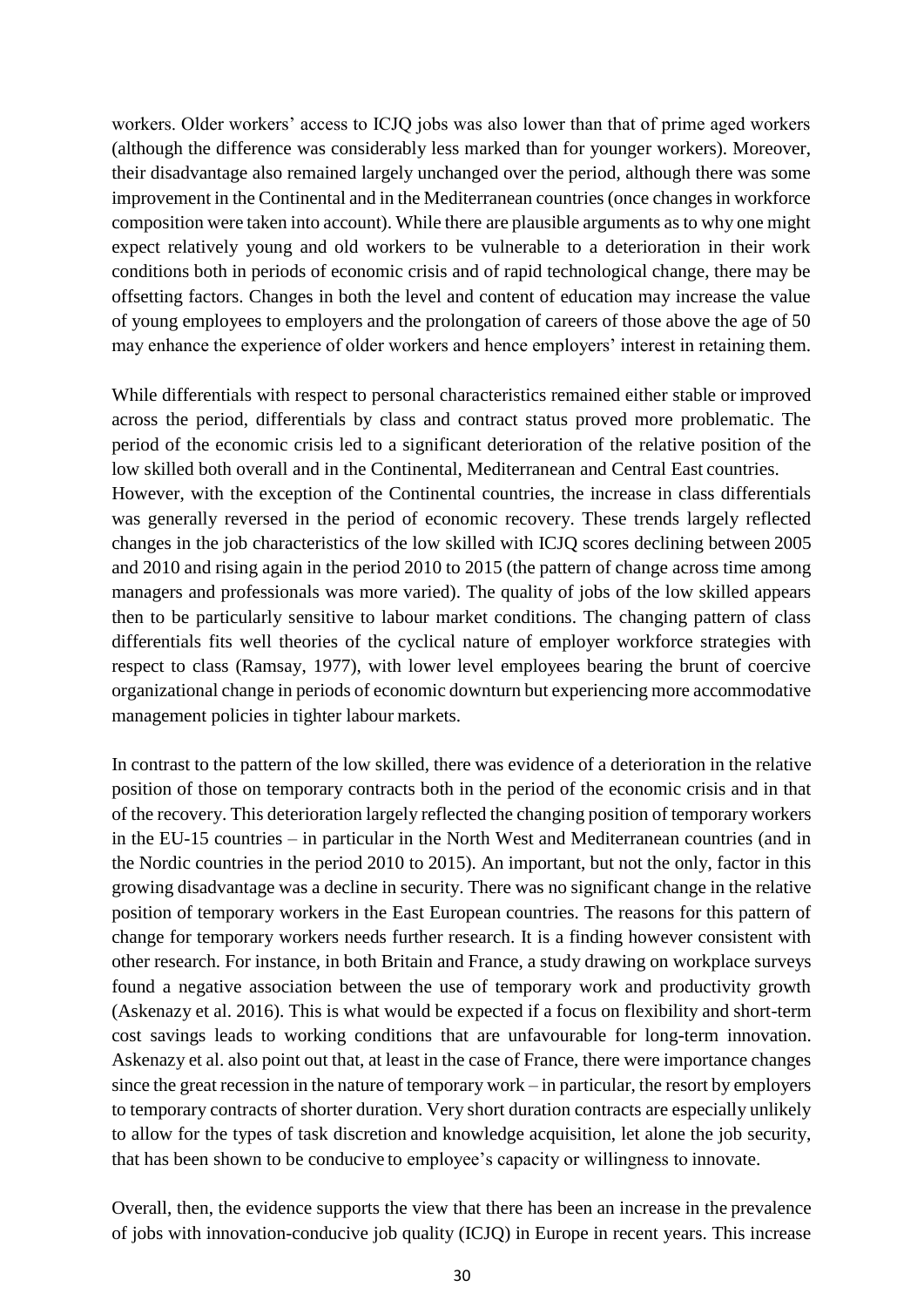has had quite distinct implications for different types of workforce inequality. It has been associated with a reduction in regional inequalities, relative stability in inequalities related to personal characteristics such as sex or age, a cyclical effect with respect to inequalities of class and a sustained deterioration in the position of temporary workers in the EU-15 countries. Interpretation of these trends must be largely speculative. While the cross-sectional data upon which the analysis is based is invaluable for examining broad trends, it does not permit rigorous exploration of the factors affecting these trends. Individuals are not followed over time and sample numbers are too small to allow for detailed investigation of the potential impact of compositional changes within the different categories of employee that have formed the basis of comparison.

There are, however, three broad conclusions that can be drawn from the analyses that have relevance for policy. The first is that, on the basis of the evidence for the period 2005 to 2015, initiatives to improve working conditions in a way that is likely to enhance the innovative capacity of employees have proved to be heavily constrained by pre-existing structures of social inequality. Despite a significant overall increase in the prevalence of innovationconducive jobs, the social distribution of such jobs has remained in general unchanged. More optimistic predictions of the knowledge-based economy, whereby the growing requirements for high performance and innovation would translate into a greater utilisation of the capacities of the broader workforce and a convergence in the job quality of different categories of employee have not come to pass. It is clear that, if change is to take place, it will not be through some deterministic effect of changing technologies or production processes, but will require active and sustained intervention through public policy. Second, although policy discussion has focused heavily in recent decades on ways of increasing competitiveness through increasing flexibility in the use of the workforce, it should be recognized that the pursuit of certain forms of flexibility, in particular the use of short-term contracts, may reduce longerterm productivity by undermining the types of work conditions that help stimulate innovation. Policy initiatives, then, will need then to focus on the enhancement of job quality. Third, there are grounds to think that policies to enhance job quality can make a difference. The prevalence of innovation-conducive jobs varies substantially between different European regions. In particular, it is notable that the Nordic countries stand out as having had a significant advantage in this respect throughout the period, even if there has been some narrowing of differentials over time. This cannot be explained in terms of differences in workforce or industry composition. It is most plausibly attributable to quite distinctive policy orientations that have placed improvements in the quality of work high on the policy agenda.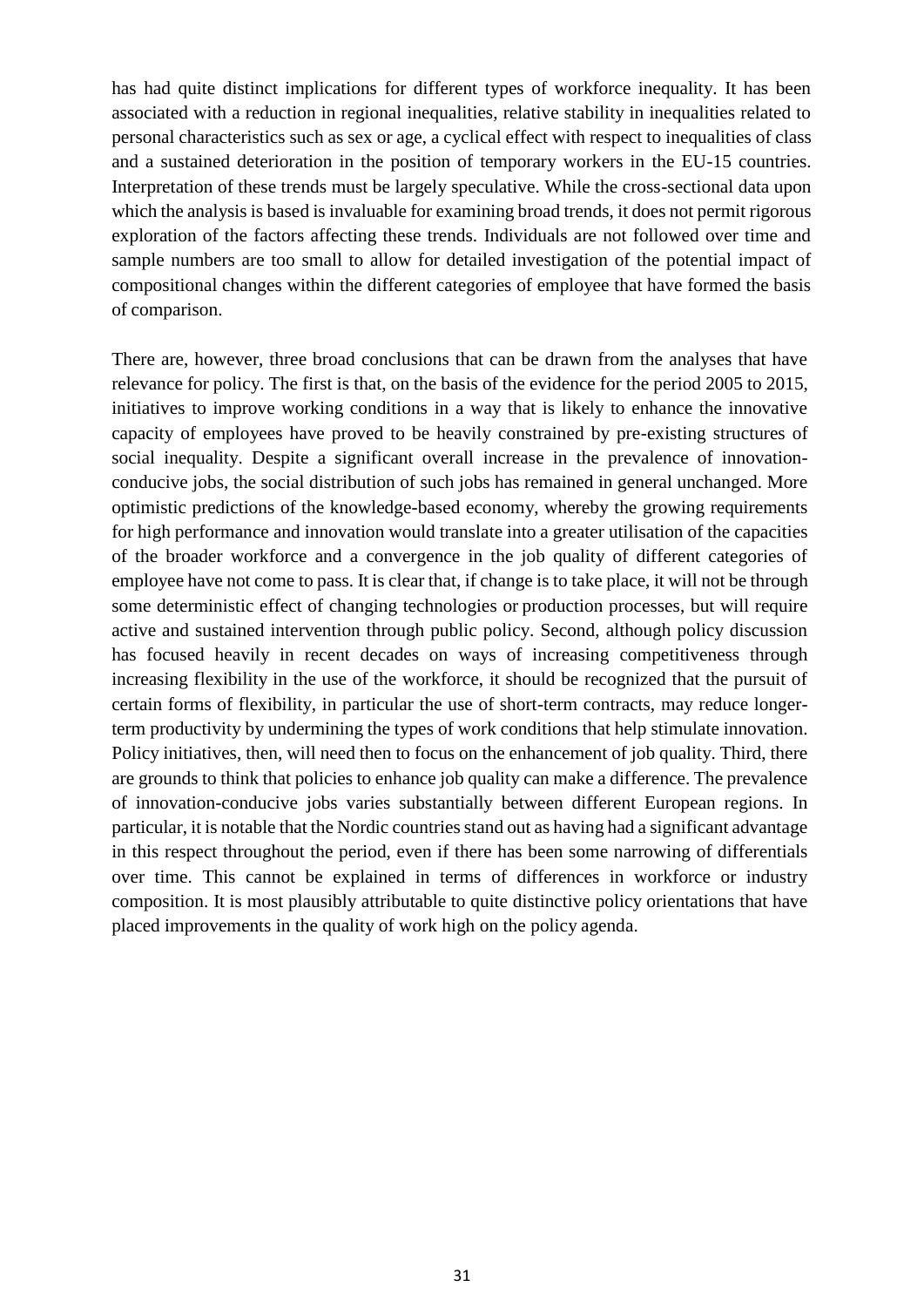#### **References**

Amabile, T. M. and Conti, R. (1999). 'Changes in the Work Environment for Creativity During Downsizing.' *Academy of Management Journal,* 42**,** 6, 630-640.

Appelbaum, E., Bailey, T., Berg, P. and Kalleberg, A. L. (2000). *Manufacturing Advantage. Why High Performance Work Systems Pay Off,* Ithaca, New York, Cornell University.

Askenazy, P., Bellmann, L., Bryson, A. and Galbis, E. M. (2016). *Productivity Puzzles Across Europe,* Oxford, Oxford University Press.

Autor, D. H., Levy, F. and Murnane, R. J. (2003). 'The Skill Content of Recent Technological Change: An Empirical Exploration.' *The Quarterly Journal of Economics,* November, 1279- 1333.

Autor, D. (2010). The Polarization of Job Opportunities in the US Labor Market. Implications for Employment and Earnings. Washington: Center for American Progress and The Hamilton Project.

Beatson, M. (1995). *Labour Market Flexibility*. London, Employment Department, Research Series, No 48.

Braverman, H. (1974). *Labor and Monopoly Capital. The Degradation of Work in the Twentieth Century*. New York, Monthly Review Press.

Blauner, R. (1964). *Alienation and Freedom. The Factory Worker and his Industry,* Chicago, University of Chicago Press.

Charlwood, A. (2015). The Employee Experience of High-Involvement Management in Britain. *In:* A. Felstead, D. Gallie and F. Green (eds.) *Unequal Britain at Work.* Oxford: Oxford University Press.

De Spiegelaere, S., Van Gyes, G., De Witte, H., Niesen, W. and Van Hootegem, G. (2014). 'On the Relations of Job Insecurity, Job Autonomy, Innovative Work Behaviour and the Mediating Effect of Work Engagement.' *Creativity and Innovation Management,* 23**,** 3, 318- 330.

De Spiegelaere, S., Van Gyes, G. and Van Hootegem, G. (2016). 'Not All Autonomy is the Same. Different Dimensions of Job Autonomy and Their Relation to Work Engagement & Innovative Work Behaviour.' *Human Factors and Ergonomics in Manufacturing and Service Industries,* 26**,** 4, 515-527.

De Vreyer, P., Layte, R., Wolbers, M. and Hussain, A. (2000). The Permanent Effects of Labour Market Entry in Times of High Unemployment. *In:* D. Gallie (ed.) *Welfare Regimes and the Experience of Unemployment.* Oxford: Oxford University Press.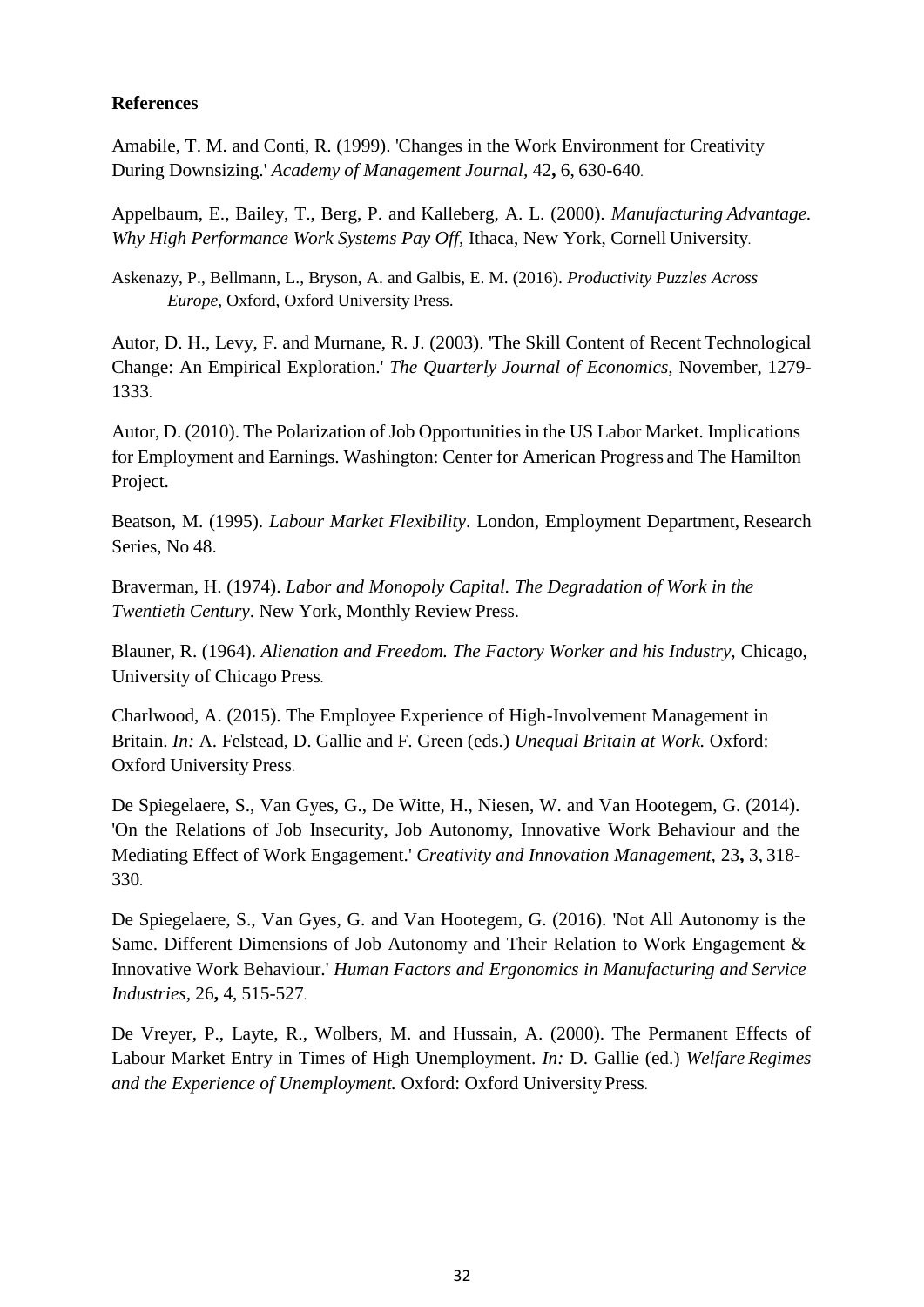Eurofound (2012). *Fifth European Working Conditions Survey,* Luxembourg, Publications Office of the European Union.

Evans, K., Hodkinson, P., Rainbird, H. and Unwin, L. (2006). *Improving Workplace Learning* London and New York, Routledge.

Fagan, C. and Burchell, B. (2002). *Gender, jobs and working conditions in the European Union, Luxembourg, Office for Official Publications of the European Communities.* 

Gallie, D. (1978). *In Search of the New Working Class,* Cambridge, Cambridge University Press.

Gallie, D. (2007a). Production Regimes, Employment Regimes, and the Quality of Work. *In:* D. Gallie (ed.) *Employment Regimes and the Quality of Work.* Oxford: Oxford University Press.

Gallie, D. (2007b). The Changing Quality of Job Tasks. *In:* D. Gallie (ed.)*Employment Systems and the Quality of Working Life.* Oxford: Oxford University Press.

Gallie, D. and Zhou, Y. (2013). *Work Organisation and Employee Involvement in Europe. A report based on the fifth European Working Conditions Survey, Luxembourg, Publications* Office of the European Union.

Gallie, D. (2013). 'Direct participation and the quality of work.' *Human Relations,* 66**,** 4, 453- 473.

Gallie, D., Y. Zhou, A. Felstead, F. Green and G. Henseke (2017). "The implications of direct participation for organisational commitment, job satisfaction and affective psychological well-being: a longitudinal analysis." *Industrial Relations Journal* 48(2): 174-191.

Goos, M., Manning, A. and Salomons, A. (2009). 'Job Polarization in Europe.' *American Economic Review : Papers and Proceedings,* 99, 58-63.

Green, F., Mostafa, T., Parent-Thirion, A., Vermeylen, G., Van Houten, G., Biletta, I. and Lyly-Yrjanainen, M. (2013). 'Is job Quality Becoming More Unequal ?' *ILRReview,* 66**,** 4, 753-784.

Hammond, M., Farr, J. L., Neff, N., L. and Zhao, X. (2011). 'Predictors of Individual-Level Innovation at Work: a Meta-Analysis.' *Psychology of Aesthetics, Creativity and the Arts,* 5**,** 1, 90-105.

Høyrup, S. (2010). 'Employee-driven innovation and workplace learning: basic concepts, approaches and themes.' *Transfer,* 16**,** 2, 143-154.

Inanc, H., Zhou, Y., Gallie, D., Felstead, A. and Green, F. (2015). 'Direct Participation and Employee Learning at Work.' *Work and Occupations,* 42**,** 4, 447-475.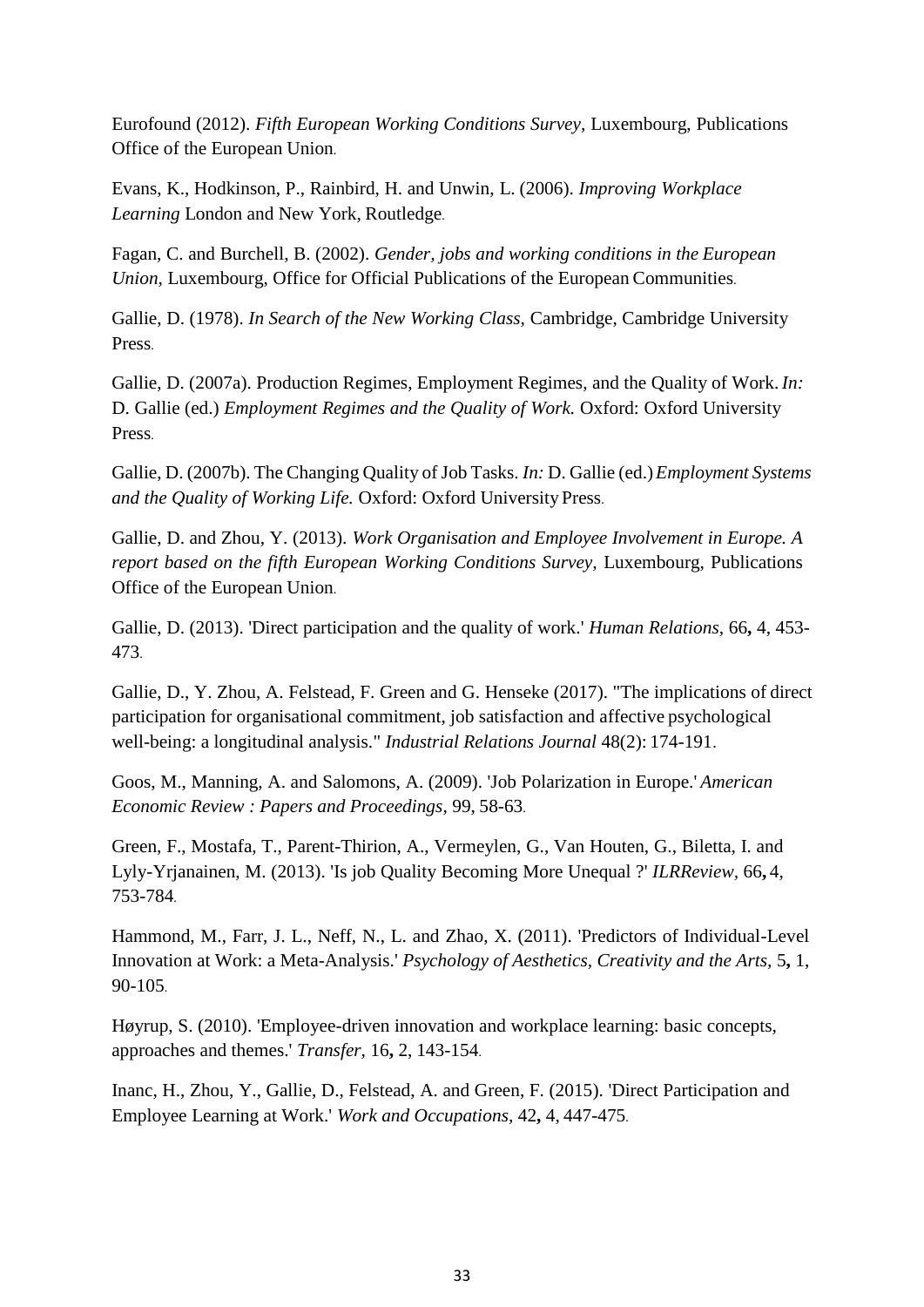Kalleberg, A. L. (2011). *Good Jobs, Bad Jobs. The Rise of Polarized and Precarious Employment Systems in the United States, 1970s to 20*00s. New York, Russell Sage Foundation.

Keim, A. C., Landis, R. S., Pierce, C., A. and Earnest, D. R. (2014). 'Why Do Employees Worry About Their Jobs? A Meta-Analytic Review of Predictors of Job Insecurity.' *Journal of Applied Health Psychology,* 19**,** 3, 269-290.

Lawler, E. (1986). *High Involvement Management,* San Francisco,Josey-Bass.

Lawler, E., Mohrman, S. A. and Ledford, G. E. (1995). *Creating High Performance Organizations,* San Francisco, Jossey-Bass.

Lorenz, E. and Lundvall, B.-Å. (2011). 'Accounting for Creativity in the European Union: A multi-level analysis of individual competence, labour market structure, and systems of education and training.' *Cambridge Journal of Economics,* 35**,** 2, 269-294.

Lundvall, B.-Å. and Nielsen, P. (2007). 'Knowledge management and innovation performance.' *International Journal of Manpower,* 28**,** 3/4, 207-223.

OECD (2017). *OECD Guidelines on Measuring the Quality of the Working Environment*. Paris, OECD Publishing.

Probst, T. M. (2005). 'Countering the Negative Effects of Job Insecurity Through Participative Decision Making; Lessons From the Demand-Control Model.' *Journal of Occupational Health Psychology,* 10**,** 4, 320-329.

Probst, T. M., Stewart, S., Gruys, M. L. and Tierney, B. W. (2007). 'Productivity, counterproductivity, and creativity: the ups and downs of job insecurity.' *Journal of Occupational and Organizational Psychology,* 80, 479-497.

Probst, T. M. (2009). Job Insecurity, Unemployment and Organizational Well-Being. *In:* S. Cartwright and C. L. Cooper (eds.) *Organizational Well-Being.* Oxford: Oxford University Press.

Ramsay, H. (1977). "Cycles of Control." *Sociology* **11**(3): 481-506.

Rosenberg, S. (1989). "From segmentation to flexibility." *Labour and Society* 14(4).

Smith, M., Burchell, B., Fagan, C. and O'Brien, C. (2008). 'Job Quality in Europe.' *Industrial Relations Journal,* 39**,** 6, 585-602.

Stynen, D., Forrier, A., Sels, L. and De Witte, H. (2015). 'The relationship between qualitative job insecurity and OCB: Differences across age groups.' *Economic and Industrial Democracy,*  36**,** 3, 383-405.

Valeyre, A., Lorenz, E., Cartron, D., Csizmadia, P., Gollac, M., Illéssy, M. and Makó, C. (2009). *Working conditions in the European Union: Work organisation,* Luxembourg, Office for Official Publications of the European Communities.